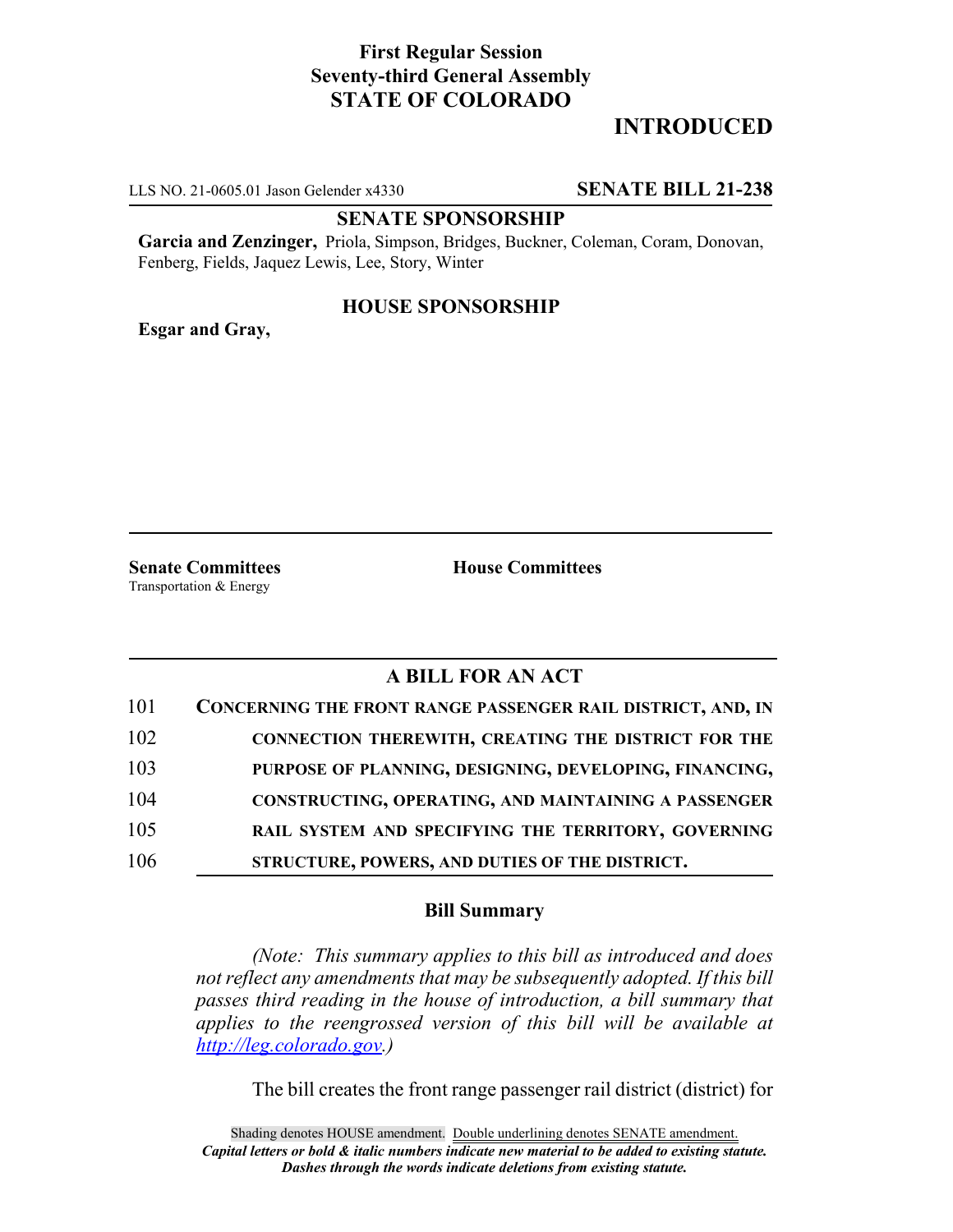the purpose of planning, designing, developing, financing, constructing, operating, and maintaining an interconnected passenger rail system (system) along the front range. The district is specifically required to work collaboratively with the regional transportation district (RTD) to ensure interconnectivity with any passenger rail system operated by or for the RTD and with Amtrak on interconnectivity with Amtrak's Southwest Chief, California Zephyr, and Winter Park Express trains, including but not limited to rerouting of the Amtrak Southwest Chief passenger train. If deemed appropriate by the board of directors of the district and by the board of directors of RTD, the district may share with RTD capital costs associated with shared use of rail line infrastructure in the northwest rail line corridor for passenger train service.

The area that comprises the district extends from Wyoming to New Mexico and includes:

- The entirety of the city and county of Broomfield and the city and county of Denver;
- ! All areas within Adams, Arapahoe, Boulder, Douglas, El Paso, Huerfano, Jefferson, Larimer, Las Animas, Pueblo, and Weld counties that are located within the territory of a metropolitan planning organization (MPO);
- ! All areas within Huerfano, Las Animas, and Pueblo counties that are not located within the territory of a MPO and are located within a county precinct that is located wholly or partly within 5 miles of the public right-of-way of interstate highway 25; and
- All areas within Larimer and Weld counties that are not located within the territory of a MPO and are located within a county precinct that is north of the city of Fort Collins and is located wholly or partly within 5 miles of the public right-of-way of interstate highway 25.

The district is governed by a board of directors composed of appointees of transportation planning organizations that have jurisdiction within the territory of the district, the governor, and the executive director of the department of transportation (CDOT), as well as a nonvoting representative of RTD, and, if the respective governors and chief executive officers choose to make appointments, nonvoting representatives of the BNSF Railway, the Union Pacific Railroad, Amtrak, and communities in Wyoming and New Mexico. Of the directors appointed by the governor, one must be a representative of organized labor and one must be a representative of a conservation organization with expertise in transit-oriented land use planning. The board must be fully appointed by April 1, 2022, with an earlier appointment deadline for some appointees. The board must convene for its initial meeting not later than May 15, 2022, and on that date, the existing southwest chief and front range passenger rail commission is terminated and any remaining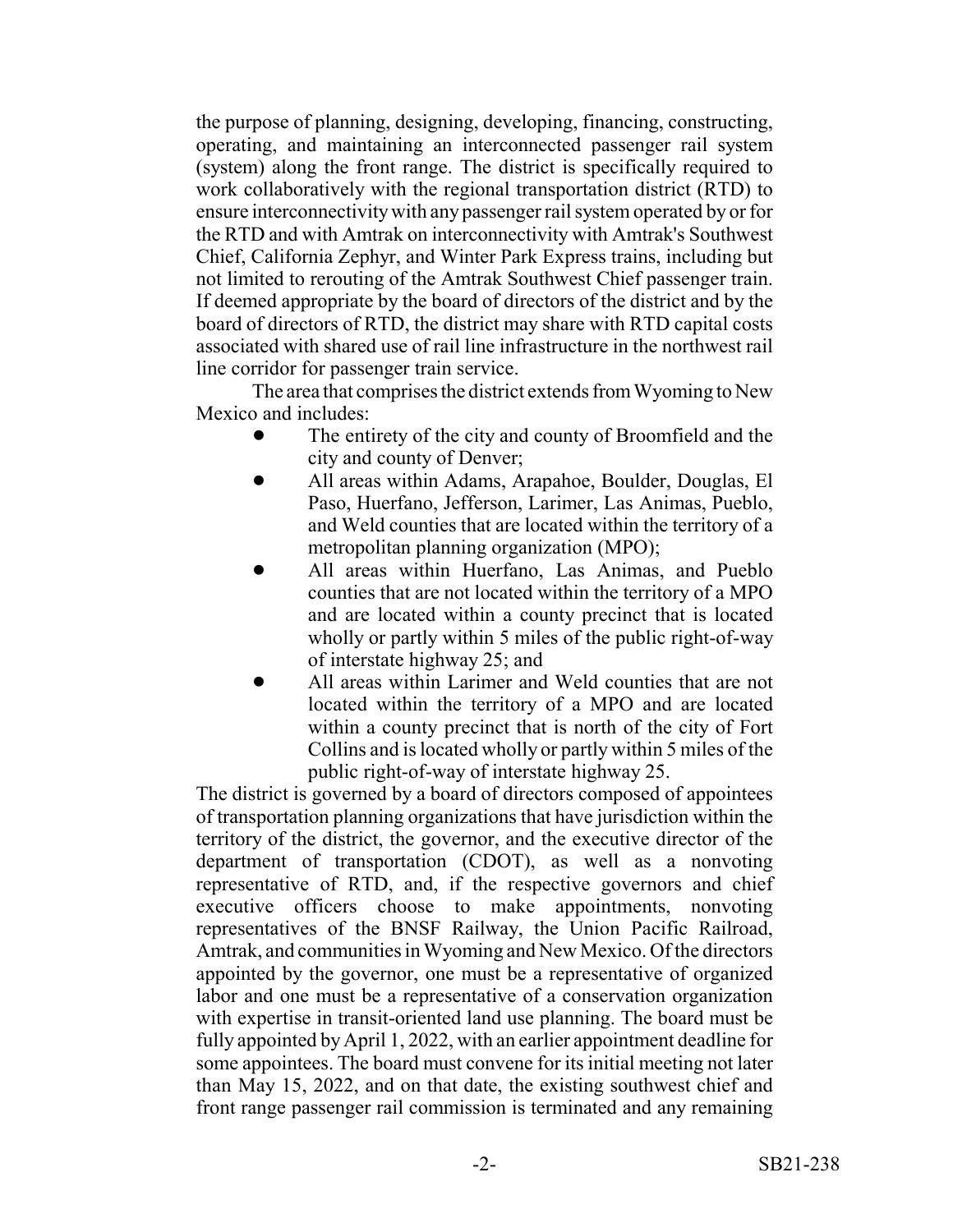commission funds are transferred to the district.

The district is authorized to exercise the powers necessary to plan, design, develop, finance, construct, operate, and maintain the system including but not limited to:

- The power, subject to the approval of the voters of the district and other specified limitations, to levy a sales and use tax and to exercise specified taxing authority common to special districts within the district and to issue bonds;
- The power, subject to the approval of the owners of property within a 2-mile radius of any existing or proposed passenger rail station, to create a station area improvement district with the authority to levy additional sales and use tax, special assessments on real property, or both, to cover the costs of construction, operation, and maintenance of the station;
- The power to enter into public-private partnerships; and
- The power to employ its own personnel or contract with public or private entities, or both, for the operation and maintenance of the system.

| $\mathbf{1}$ | Be it enacted by the General Assembly of the State of Colorado:         |
|--------------|-------------------------------------------------------------------------|
| 2            | <b>SECTION 1.</b> In Colorado Revised Statutes, add article 22 to title |
| 3            | 32 as follows:                                                          |
| 4            | <b>ARTICLE 22</b>                                                       |
| 5            | <b>Front Range Passenger Rail District</b>                              |
| 6            | 32-22-101. Short title. THE SHORT TITLE OF THIS ARTICLE 22 IS           |
| 7            | THE "FRONT RANGE PASSENGER RAIL DISTRICT ACT".                          |
| 8            | 32-22-102. Definitions. As USED IN THIS ARTICLE 22, UNLESS THE          |
| 9            | CONTEXT OTHERWISE REQUIRES:                                             |
| 10           | (1) "BOARD" MEANS THE BOARD OF DIRECTORS OF THE DISTRICT.               |
| 11           | "BOND" MEANS ANY BOND, NOTE, INTERIM CERTIFICATE,<br>(2)                |
| 12           | CONTRACT, OR OTHER OBLIGATION OF THE DISTRICT AUTHORIZED BY AND         |
| 13           | <b>ISSUED PURSUANT TO THIS ARTICLE 22.</b>                              |
| 14           | (3) "CONSTRUCT" OR "CONSTRUCTION" MEANS THE PLANNING,                   |
|              |                                                                         |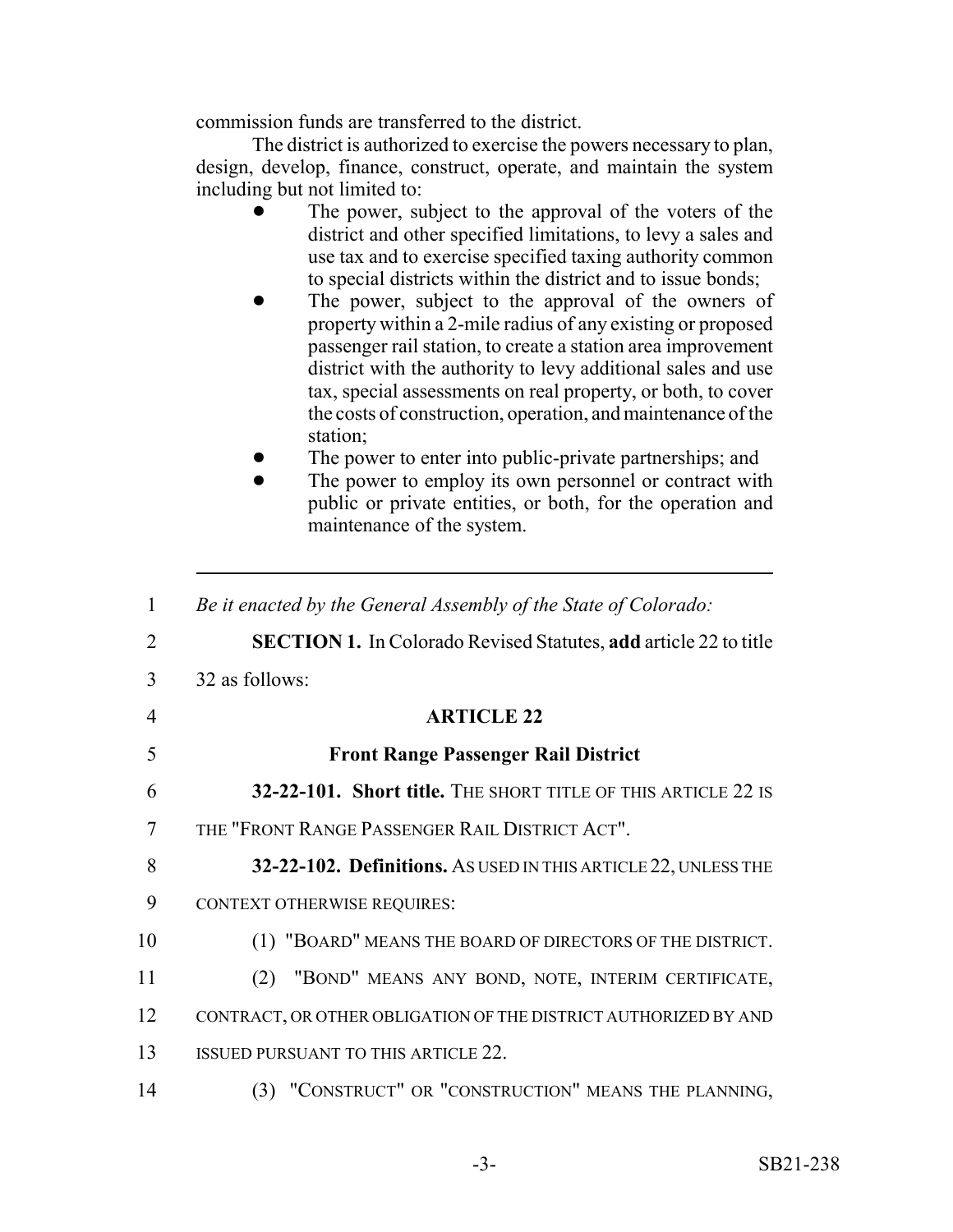DESIGNING, ENGINEERING, ACQUISITION, INSTALLATION, CONSTRUCTION, OR RECONSTRUCTION OF A PASSENGER RAIL SYSTEM.

 (4) "DISTRICT" MEANS THE FRONT RANGE PASSENGER RAIL 4 DISTRICT CREATED IN SECTION 32-22-103.

 (5) "FRONT RANGE" MEANS THE AREA THAT COMPRISES THE DISTRICT.

 (6) "METROPOLITAN PLANNING ORGANIZATION" MEANS A METROPOLITAN PLANNING ORGANIZATION UNDER THE "FEDERAL TRANSIT ACT OF 1998", 49 U.S.C. SEC. 5301 ET SEQ., AS AMENDED.

 (7) "PASSENGER RAIL STATION" MEANS A STATION ON A PASSENGER RAIL SYSTEM WHERE TRAINS STOP SO THAT PASSENGERS CAN BOARD AND GET OFF OF THE TRAINS AND INCLUDES RELATED OR CONNECTED INFRASTRUCTURE AND FACILITIES.

 (8) "PASSENGER RAIL SYSTEM" MEANS A RAIL SYSTEM, INCLUDING RELATED OR CONNECTED INFRASTRUCTURE AND FACILITIES, THAT IS USED FOR PASSENGER SERVICE AND IS COMPETITIVE IN TERMS OF TRAVEL TIME WITH OTHER MODES OF SURFACE TRANSPORTATION WITHIN THE DISTRICT. A PASSENGER RAIL SYSTEM MAY ALSO BE USED TO TRANSPORT FREIGHT. (9) "PUBLIC-PRIVATE PARTNERSHIP" MEANS AN AGREEMENT, INCLUDING BUT NOT LIMITED TO AN OPERATING CONCESSION AGREEMENT 21 BETWEEN THE DISTRICT AND ONE OR MORE PRIVATE OR PUBLIC ENTITIES 22 THAT PROVIDES FOR:

 (a) ACCEPTANCE OF A PRIVATE CONTRIBUTION TO THE CONSTRUCTION, OPERATION, OR MAINTENANCE OF ALL OR A PORTION OF A PASSENGER RAIL SYSTEM IN EXCHANGE FOR A PUBLIC BENEFIT 26 CONCERNING THE SYSTEM OTHER THAN ONLY A MONEY PAYMENT;

(b) SHARING OF RESOURCES AND THE MEANS OF PROVIDING ALL OR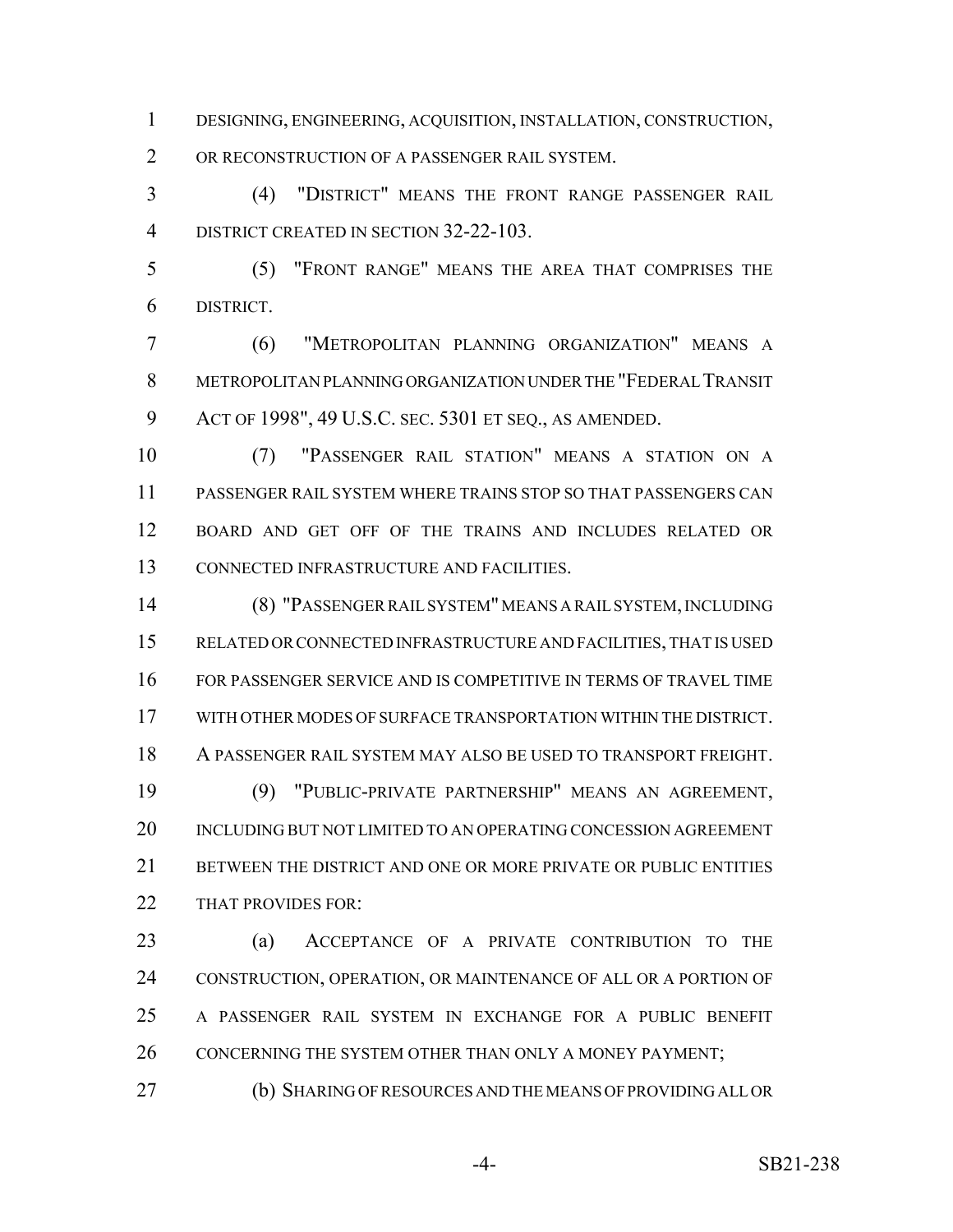A PORTION OF A PASSENGER RAIL SYSTEM; AND

 (c) COOPERATION IN RESEARCHING, DEVELOPING, CONSTRUCTING, OPERATING, OR MAINTAINING ALL OR A PORTION OF A PASSENGER RAIL SYSTEM.

 (10) "REGIONAL PLANNING COMMISSION" MEANS A REGIONAL PLANNING COMMISSION FORMED UNDER SECTION 30-28-105 THAT PREPARES AND SUBMITS A TRANSPORTATION PLAN PURSUANT TO SECTION 43-1-1103.

 (11) "REGIONAL TRANSPORTATION DISTRICT" MEANS THE REGIONAL TRANSPORTATION DISTRICT CREATED IN SECTION 32-9-105.

 **32-22-103. Front range passenger rail district - creation - purpose - boundaries.** (1) THE FRONT RANGE PASSENGER RAIL DISTRICT IS HEREBY CREATED AS A BODY POLITIC AND CORPORATE AND A POLITICAL SUBDIVISION OF THE STATE. THE DISTRICT IS NOT AN AGENCY OF STATE GOVERNMENT AND IS NOT SUBJECT TO ADMINISTRATIVE DIRECTION BY ANY DEPARTMENT, COMMISSION, BOARD, BUREAU, OR AGENCY OF THE STATE.

 (2) THE PURPOSE OF THE DISTRICT IS TO RESEARCH, DEVELOP, CONSTRUCT, OPERATE, AND MAINTAIN AN INTERCONNECTED PASSENGER RAIL SYSTEM WITHIN THE FRONT RANGE THAT IS COMPETITIVE IN TERMS OF TRAVEL TIME FOR COMPARABLE TRIPS WITH OTHER MODES OF SURFACE TRANSPORTATION. IN ADDITION TO A MAIN NORTH-SOUTH PASSENGER RAIL LINE, THE DISTRICT SHALL, AS SPECIFIED IN THIS ARTICLE 22:

 (a) COLLABORATE WITH THE REGIONAL TRANSPORTATION DISTRICT TO ENSURE INTERCONNECTIVITY WITH ANY PASSENGER RAIL SYSTEM 26 OPERATED BY OR FOR THE REGIONAL TRANSPORTATION DISTRICT;

(b) IF DEEMED APPROPRIATE BY THE BOARD AND BY THE BOARD OF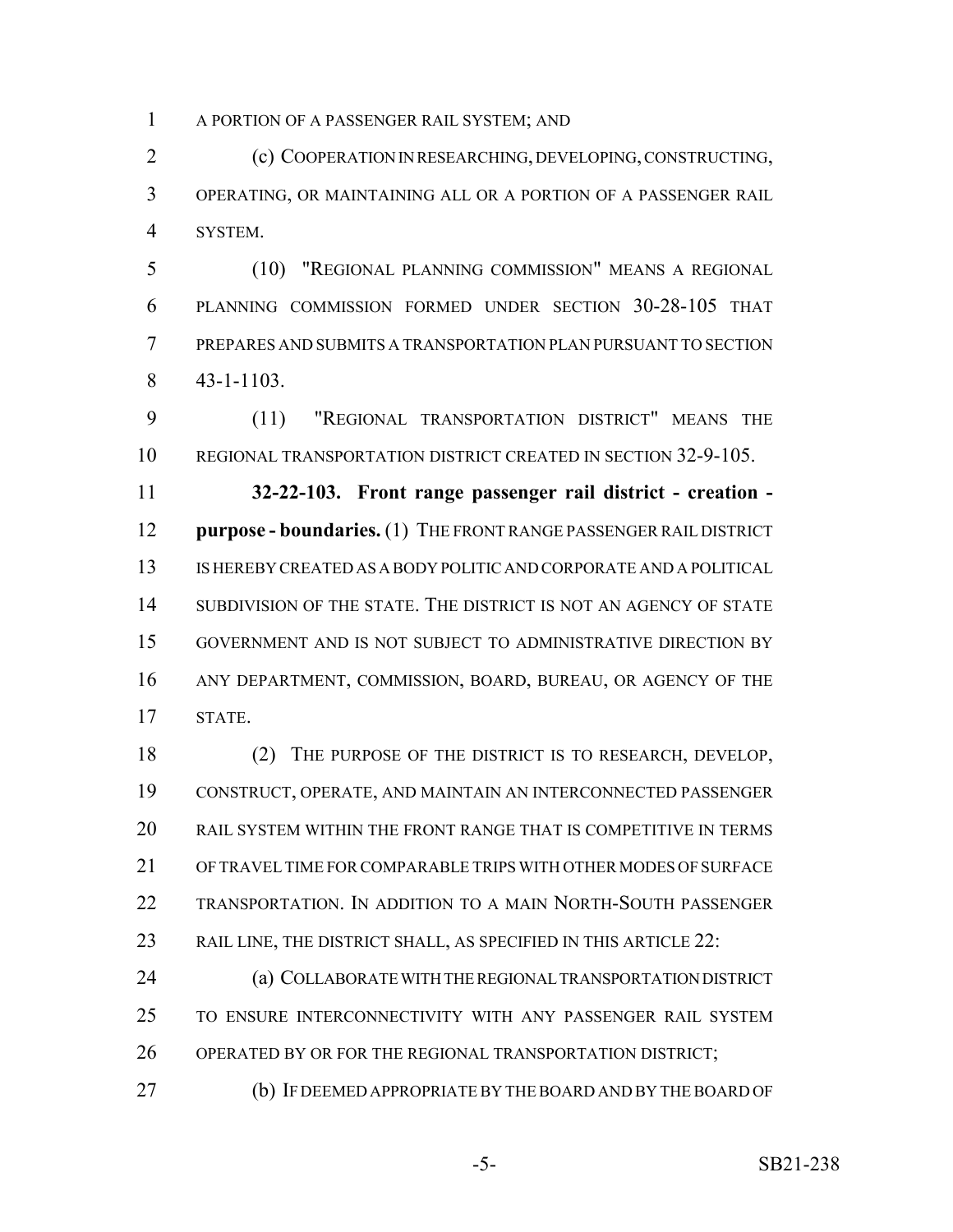THE REGIONAL TRANSPORTATION DISTRICT, SHARE CAPITAL COSTS ASSOCIATED WITH SHARED USE OF RAIL LINE INFRASTRUCTURE IN THE NORTHWEST RAIL LINE CORRIDOR FOR PASSENGER TRAIN SERVICE;

 (c) COLLABORATE WITH AMTRAK ON INTERCONNECTIVITY WITH AMTRAK'S SOUTHWEST CHIEF,CALIFORNIA ZEPHYR, AND WINTER PARK EXPRESS TRAINS, INCLUDING BUT NOT LIMITED TO REROUTING OF THE AMTRAK SOUTHWEST CHIEF PASSENGER TRAIN;

 (d) HOLD AT LEAST ONE JOINT MEETING ANNUALLY OF THE BOARD AND THE BOARD OF DIRECTORS OF THE I-70 COALITION, OR A SUCCESSOR ENTITY OF THE COALITION, TO ENSURE THAT ANY DISTRICT FRONT RANGE PASSENGER RAIL SYSTEM INTERCONNECTS WITH ANY PASSENGER RAIL SYSTEM THAT SERVES THE INTERSTATE HIGHWAY 70 MOUNTAIN CORRIDOR; AND

 (e) HOLD AT LEAST ONE JOINT MEETING ANNUALLY OF THE BOARD AND THE BOARD OF DIRECTORS OF THE REGIONAL TRANSPORTATION DISTRICT TO DISCUSS AND RESOLVE OPERATIONAL AND INTERCONNECTIVITY ISSUES.

18 (3) THE AREA THAT COMPRISES THE DISTRICT EXTENDS FROM WYOMING TO NEW MEXICO AND INCLUDES:

**(a) THE ENTIRETY OF THE CITY AND COUNTY OF BROOMFIELD AND** 21 THE CITY AND COUNTY OF DENVER:

22 (b) ALL AREAS WITHIN ADAMS, ARAPAHOE, BOULDER, DOUGLAS, 23 EL PASO, HUERFANO, JEFFERSON, LARIMER, LAS ANIMAS, PUEBLO, AND WELD COUNTIES THAT ARE LOCATED WITHIN THE TERRITORY OF A METROPOLITAN PLANNING ORGANIZATION;

 (c) ALL AREAS WITHIN HUERFANO, LAS ANIMAS, AND PUEBLO COUNTIES THAT ARE NOT LOCATED WITHIN THE TERRITORY OF A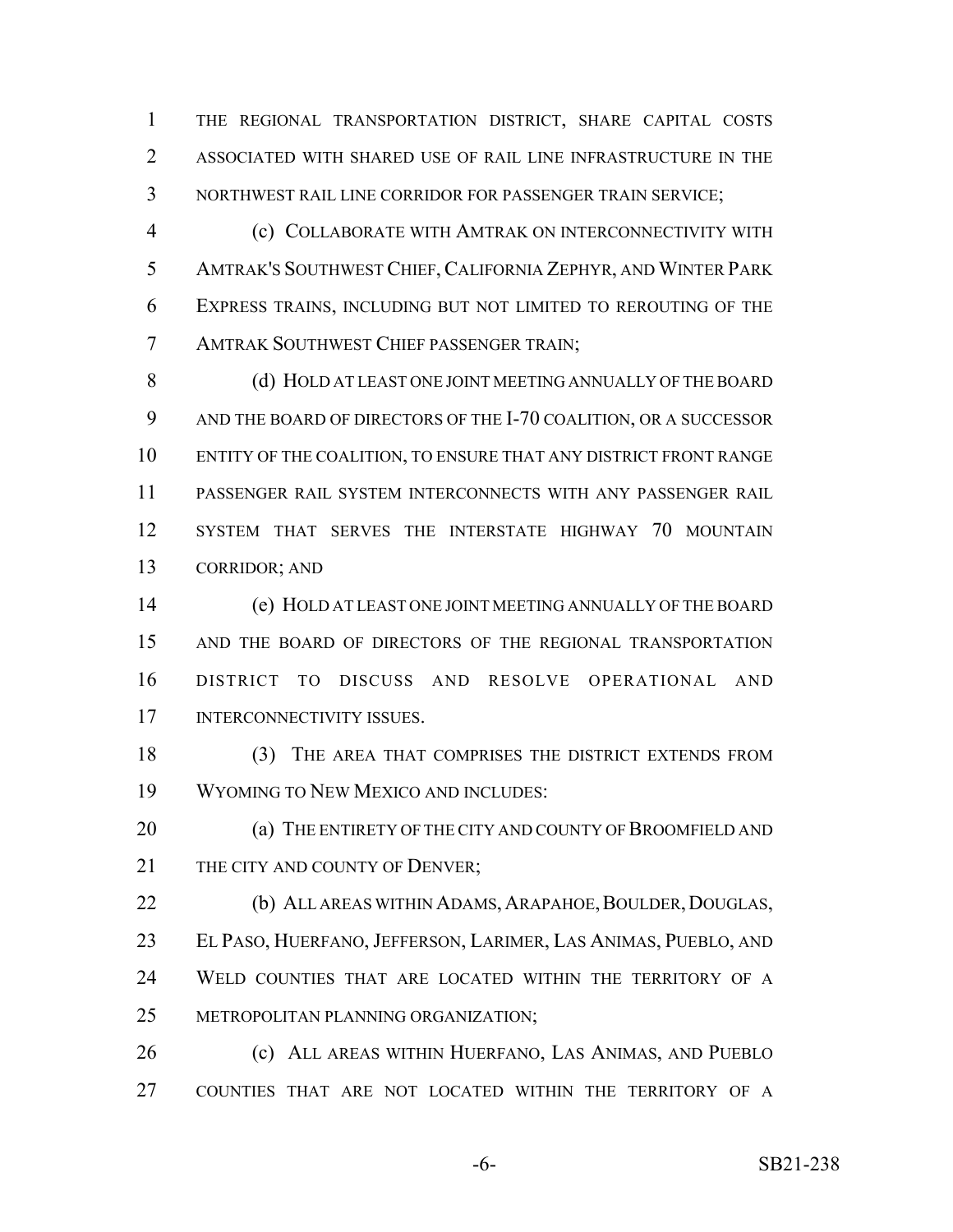METROPOLITAN PLANNING ORGANIZATION AND ARE LOCATED WITHIN A COUNTY PRECINCT, AS DEFINED IN SECTION 1-1-104(30), THAT IS LOCATED WHOLLY OR PARTLY WITHIN FIVE MILES OF THE PUBLIC RIGHT-OF-WAY OF INTERSTATE HIGHWAY 25; AND

 (d) ALL AREAS WITHIN LARIMER AND WELD COUNTIES THAT ARE NOT LOCATED WITHIN THE TERRITORY OF A METROPOLITAN PLANNING ORGANIZATION AND ARE LOCATED WITHIN A COUNTY PRECINCT, AS 8 DEFINED IN SECTION 1-1-104 (30), THAT IS NORTH OF THE CITY OF FORT COLLINS AND IS LOCATED WHOLLY OR PARTLY WITHIN FIVE MILES OF THE PUBLIC RIGHT-OF-WAY OF INTERSTATE HIGHWAY 25.

 **32-22-104. Board of directors - appointment - meetings - compensation - conflicts of interest.** (1) THE DISTRICT IS GOVERNED BY A BOARD OF DIRECTORS, WHICH CONSISTS OF:

 (a) SIX DIRECTORS APPOINTED BY THE GOVERNOR AND CONFIRMED 15 BY THE SENATE. OF THE DIRECTORS APPOINTED BY THE GOVERNOR, ONE MUST BE A REPRESENTATIVE OF ORGANIZED LABOR AND ONE MUST BE A REPRESENTATIVE OF A CONSERVATION ORGANIZATION WITH EXPERTISE IN TRANSIT-ORIENTED LAND USE PLANNING. THE GOVERNOR SHALL MAKE THE INITIAL APPOINTMENTS NO LATER THAN APRIL 1, 2022, AND THE INITIAL DIRECTORS APPOINTED MAY ACT AS DIRECTORS PENDING THEIR CONFIRMATION BY THE SENATE. DIRECTORS APPOINTED BY THE 22 GOVERNOR PURSUANT TO THIS SUBSECTION (1)(a) ARE APPOINTED FOR FOUR-YEAR TERMS; EXCEPT THAT THE INITIAL TERMS OF THREE OF THE 24 DIRECTORS ARE TWO YEARS.

25 (b) (I) SUBJECT TO THE REQUIREMENTS OF SUBSECTION (1)(b)(II) OF THIS SECTION, EIGHT DIRECTORS APPOINTED SUBJECT TO SENATE CONFIRMATION BY METROPOLITAN PLANNING ORGANIZATIONS AND RURAL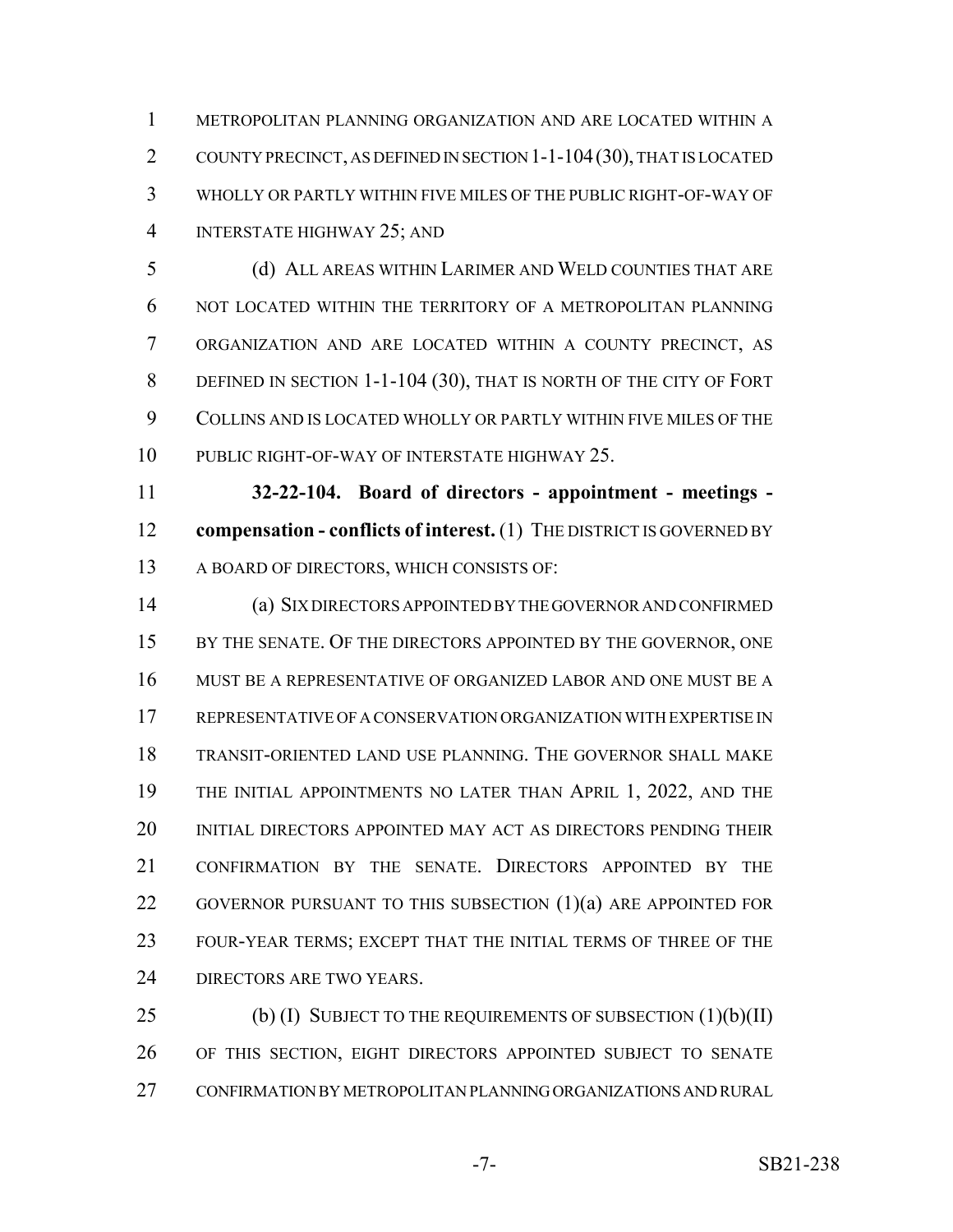TRANSPORTATION PLANNING ORGANIZATIONS THAT CONDUCT TRANSPORTATION PLANNING FOR STATE TRANSPORTATION PLANNING REGIONS THAT INCLUDE TERRITORY OF THE DISTRICT AS FOLLOWS:

 (A) EACH METROPOLITAN PLANNING ORGANIZATION THAT REPRESENTS MORE THAN ONE MILLION FIVE HUNDRED THOUSAND RESIDENTS IN THE DISTRICT, WHICH INCLUDES THE DENVER REGIONAL COUNCIL OF GOVERNMENTS, SHALL APPOINT THREE DIRECTORS;

 (B) EACH METROPOLITAN PLANNING ORGANIZATION THAT REPRESENTS MORE THAN SEVEN HUNDRED FIFTY THOUSAND RESIDENTS, BUT FEWER THAN ONE MILLION RESIDENTS IN THE DISTRICT, WHICH 11 INCLUDES THE PIKES PEAK AREA COUNCIL OF GOVERNMENTS, SHALL 12 APPOINT TWO DIRECTORS;

 (C) THE NORTH FRONT RANGE METROPOLITAN PLANNING 14 ORGANIZATION SHALL APPOINT ONE DIRECTOR;

 (D) THE PUEBLO AREA COUNCIL OF GOVERNMENTS SHALL APPOINT ONE DIRECTOR; AND

 (E) THE SOUTH CENTRAL COUNCIL OF GOVERNMENTS SHALL 18 APPOINT ONE DIRECTOR.

 (II) THE APPOINTING AUTHORITIES FOR THE DIRECTORS APPOINTED 20 PURSUANT TO SUBSECTION  $(1)(b)(I)$  OF THIS SECTION SHALL MAKE INITIAL APPOINTMENTS NO LATER THAN MARCH 1, 2022, AND THE INITIAL DIRECTORS APPOINTED MAY ACT AS DIRECTORS PENDING THEIR CONFIRMATION BY THE SENATE. DIRECTORS ARE APPOINTED FOR FOUR-YEAR TERMS; EXCEPT THAT THE INITIAL TERMS OF ONE OF THE 25 DIRECTORS APPOINTED PURSUANT TO SUBSECTION  $(1)(b)(I)(A)$  OF THIS SECTION, ONE OF THE DIRECTORS APPOINTED PURSUANT TO SUBSECTION (1)(b)(I)(B) OF THIS SECTION, THE DIRECTOR APPOINTED PURSUANT TO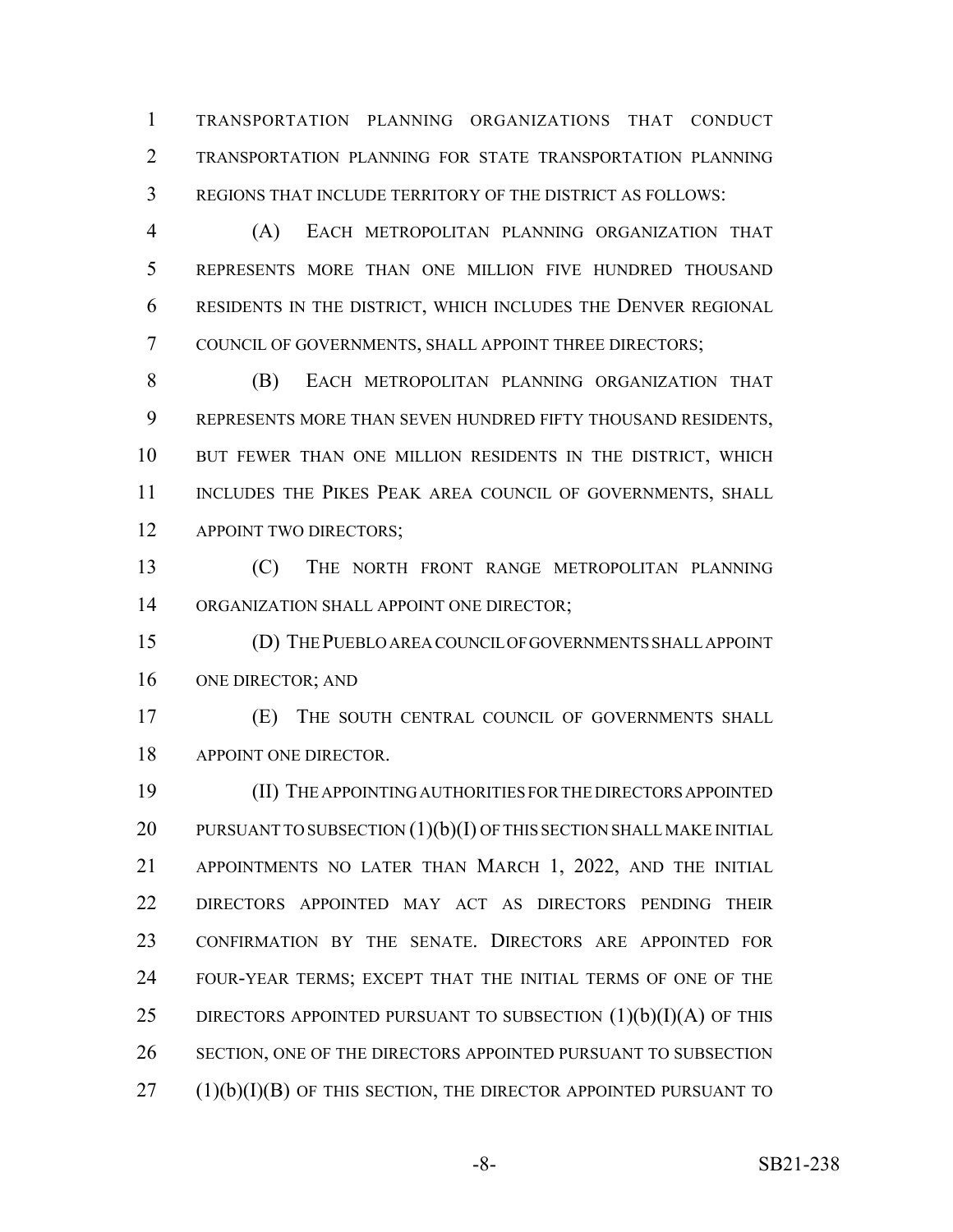1 SUBSECTION  $(1)(b)(I)(C)$  OF THIS SECTION, AND THE DIRECTOR APPOINTED 2 PURSUANT TO SUBSECTION  $(1)(b)(I)(E)$  OF THIS SECTION ARE TWO YEARS.

 (c) ONE DIRECTOR APPOINTED BY THE EXECUTIVE DIRECTOR OF THE DEPARTMENT OF TRANSPORTATION WHO SHALL SERVE AT THE PLEASURE OF THE EXECUTIVE DIRECTOR.THE EXECUTIVE DIRECTOR SHALL MAKE THE APPOINTMENT NO LATER THAN DECEMBER 1, 2021.

 (d) (I) IF THE RESPECTIVE RAILROADS CHOOSE TO MAKE APPOINTMENTS, THREE ADVISORY NONVOTING DIRECTORS APPOINTED AS DESIGNATED REPRESENTATIVES OF RAILROADS THAT OPERATE IN THE STATE AS FOLLOWS:

 (A) ONE DIRECTOR APPOINTED BY THE CHIEF EXECUTIVE OFFICER 12 OF THE BNSF RAILWAY;

 (B) ONE DIRECTOR APPOINTED BY THE CHIEF EXECUTIVE OFFICER OF THE UNION PACIFIC RAILROAD; AND

 (C) ONE DIRECTOR APPOINTED BY THE CHIEF EXECUTIVE OFFICER OF THE NATIONAL RAILROAD PASSENGER CORPORATION, ALSO KNOWN AS AMTRAK.

 (II) THE APPOINTING AUTHORITIES FOR ANY DIRECTORS APPOINTED PURSUANT TO SUBSECTION (1)(d)(I) OF THIS SECTION SHALL MAKE INITIAL APPOINTMENTS NO LATER THAN DECEMBER 1,2021.EACH SUCH DIRECTOR 21 SERVES AT THE PLEASURE OF THE APPOINTING AUTHORITY.

 (e) ONE ADVISORY NONVOTING DIRECTOR APPOINTED BY THE 23 BOARD OF DIRECTORS OF THE REGIONAL TRANSPORTATION DISTRICT. THE BOARD OF DIRECTORS SHALL MAKE THE INITIAL APPOINTMENT NO LATER THAN DECEMBER 1, 2021. THE DIRECTOR SHALL SERVE AT THE PLEASURE OF THE BOARD OF DIRECTORS, BUT THE APPOINTMENT MUST BE REAFFIRMED BY THE BOARD OF DIRECTORS OF THE REGIONAL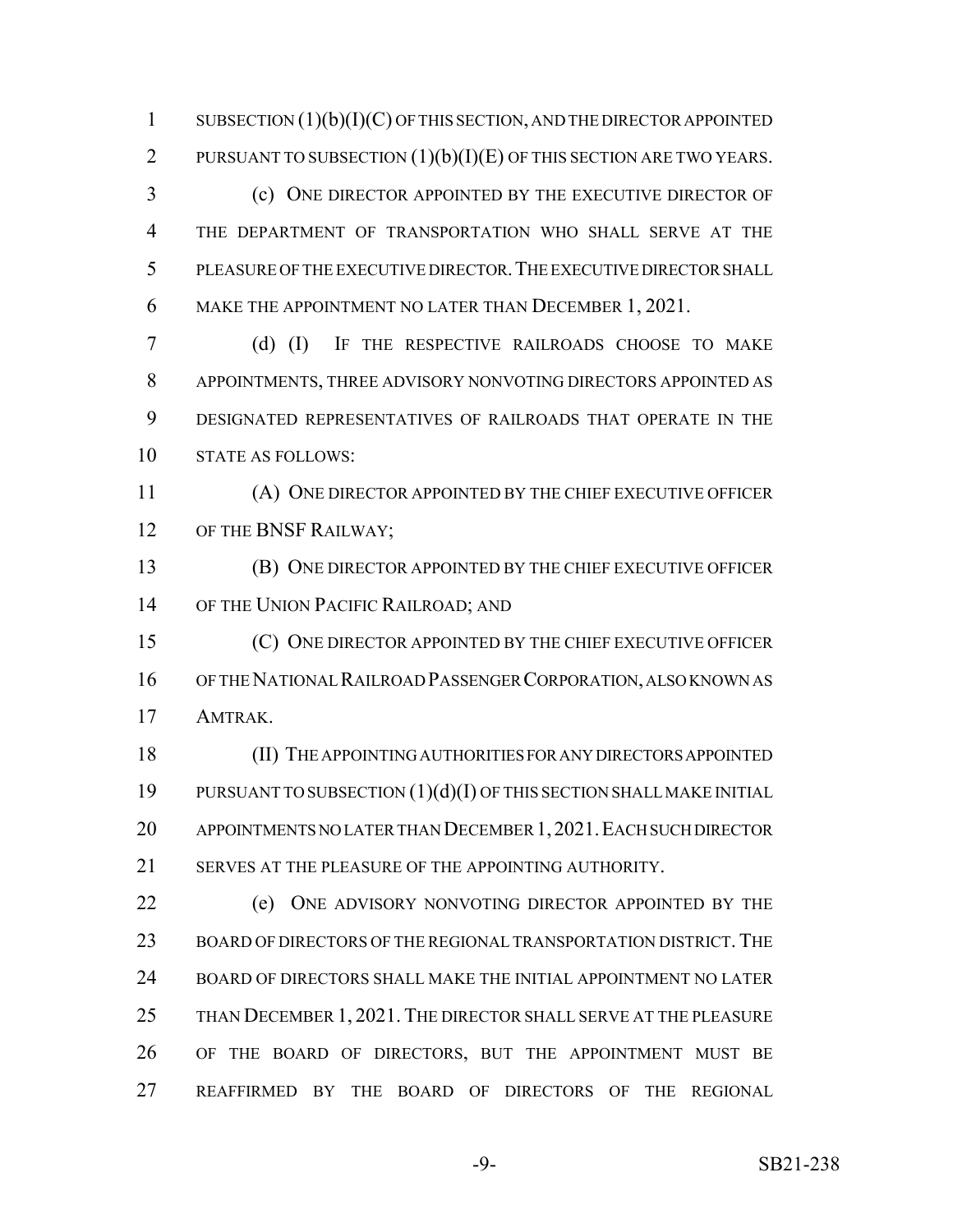TRANSPORTATION DISTRICT NOT LATER THAN FOUR YEARS FROM THE DATE OF THE INITIAL APPOINTMENT AND NOT LATER THAN FOUR YEARS FROM THE DATE OF ANY SUBSEQUENT REAFFIRMATION.

 (f) IF THE RESPECTIVE GOVERNORS CHOOSE TO MAKE APPOINTMENTS, THE FOLLOWING TWO ADVISORY NONVOTING DIRECTORS: (I) A RESIDENT OF NEW MEXICO APPOINTED BY THE GOVERNOR OF NEW MEXICO TO REPRESENT COMMUNITIES IN NEW MEXICO WHO SHALL SERVE AT THE PLEASURE OF THE GOVERNOR OF NEW MEXICO; AND

 (II) A RESIDENT OF WYOMING APPOINTED BY THE GOVERNOR OF WYOMING TO REPRESENT COMMUNITIES IN WYOMING WHO SHALL SERVE 11 AT THE PLEASURE OF THE GOVERNOR OF WYOMING.

 (2) (a) THE BOARD SHALL CONVENE FOR ITS FIRST MEETING NO LATER THAN MAY 15, 2022, AND SHALL, AT THAT MEETING, SELECT A CHAIRPERSON AND VICE-CHAIRPERSON FROM AMONG ITS MEMBERSHIP. THE BOARD SHALL ALSO DETERMINE HOW TO INSTRUCT THE STATE 16 TREASURER TO COMPLETE THE TRANSFER, NO LATER THAN JUNE 15, 2022, OF ANY REMAINING BALANCE OF THE SOUTHWEST CHIEF RAIL LINE ECONOMIC DEVELOPMENT, RURAL TOURISM, AND INFRASTRUCTURE REPAIR AND MAINTENANCE FUND, AS THAT FUND EXISTED BEFORE THE REPEAL OF 20 SECTION 43-4-1002 BY SENATE BILL 21- , ENACTED IN 2021, TO THE DISTRICT.

 (b) (I) THE BOARD SHALL CONDUCT ALL BUSINESS AT PUBLIC MEETINGS.WHENEVER PRACTICABLE, THE BOARD SHALL LIVE BROADCAST ITS MEETINGS, AND THE BOARD SHALL PROVIDE REASONABLE ACCOMMODATIONS TO ALLOW PERSONS WITH DISABILITIES TO ATTEND, 26 LISTEN TO, OR WATCH BOARD MEETINGS.

(II) THE BOARD SHALL MAKE AN AUDIO OR AUDIO-VIDEO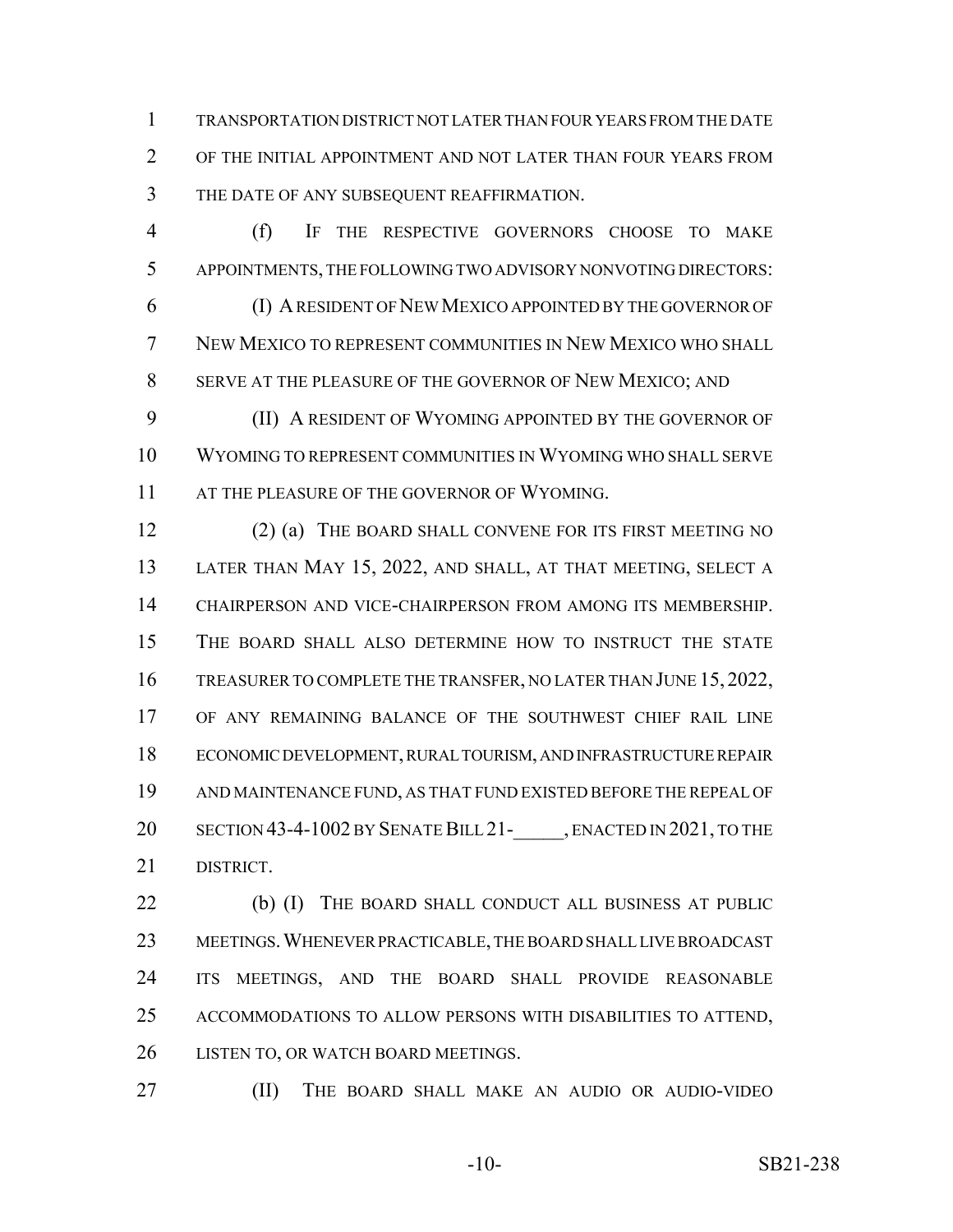RECORDING OF EACH BOARD MEETING AVAILABLE ON THE DISTRICT'S WEBSITE.

 (III) THE PROVISIONS OF PART 4 OF ARTICLE 6 OF TITLE 24 APPLY TO ALL BOARD MEETINGS.

 (c) A MAJORITY OF THE VOTING DIRECTORS OF THE BOARD CONSTITUTES A QUORUM, AND A MAJORITY OF A QUORUM MAY MAKE BINDING DECISIONS FOR THE BOARD.ADVISORY NONVOTING MEMBERS OF THE BOARD MAY PARTICIPATE, IN A NONVOTING CAPACITY, IN ALL BOARD MEETINGS, INCLUDING EXECUTIVE SESSIONS. BY A TWO-THIRDS VOTE OF THE VOTING DIRECTORS OF THE BOARD, THE BOARD MAY ADD ADDITIONAL ADVISORY NONVOTING MEMBERS TO THE BOARD FOR EITHER FIXED TERMS OF FOUR YEARS OR FOR SERVICE AT THE PLEASURE OF A MAJORITY OF THE VOTING DIRECTORS OF THE BOARD.

 (d) DIRECTORS OF THE BOARD, INCLUDING ADVISORY NONVOTING DIRECTORS, RECEIVE NO COMPENSATION FOR THEIR SERVICES; EXCEPT THAT DIRECTORS MAY RECEIVE PER DIEM PAYMENTS FOR DAYS SPENT WORKING ON DISTRICT MATTERS AND MAY BE REIMBURSED BY THE DISTRICT FOR THEIR NECESSARY EXPENSES WHILE SERVING AS DIRECTORS OF THE BOARD.

 (e) A DIRECTOR OF THE BOARD SHALL DISQUALIFY HIMSELF OR HERSELF FROM VOTING ON ANY ISSUE WITH RESPECT TO WHICH HE OR SHE 22 HAS A CONFLICT OF INTEREST, UNLESS THE DIRECTOR HAS DISCLOSED THE 23 CONFLICT OF INTEREST IN COMPLIANCE WITH SECTION 18-8-308.

**(f) DIRECTORS OF THE BOARD AND OFFICERS AND EMPLOYEES OF**  THE DISTRICT ARE PUBLIC EMPLOYEES FOR PURPOSES OF THE "COLORADO GOVERNMENTAL IMMUNITY ACT", ARTICLE 10 OF TITLE 24.

**32-22-105. Board of directors - powers and duties.**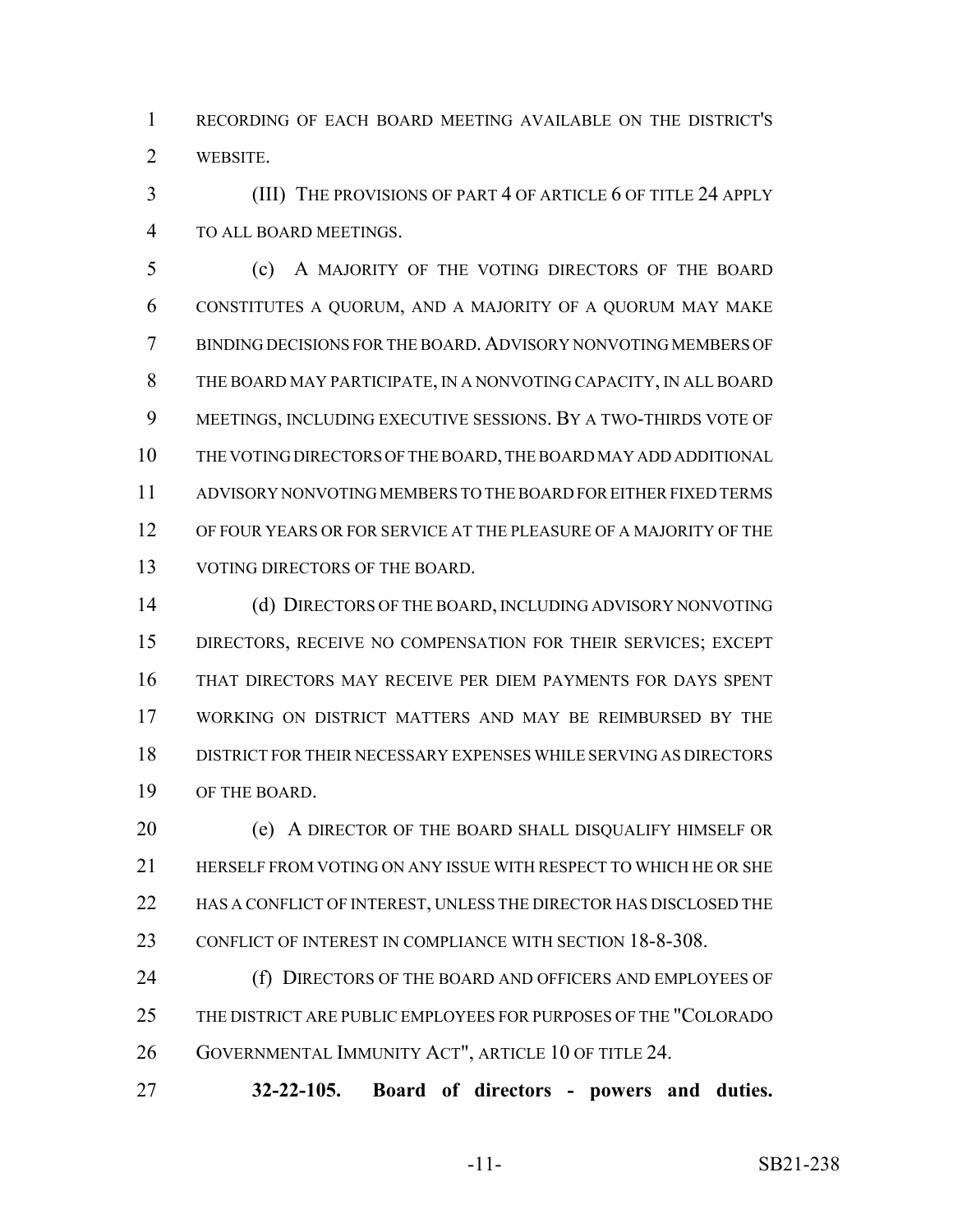(1) (a) EXCEPT AS OTHERWISE PROVIDED IN THIS SUBSECTION (1)(a), THE BOARD, ACTING BY A MAJORITY VOTE OF A QUORUM OF ITS TOTAL MEMBERSHIP, SHALL EXERCISE AND PERFORM ALL POWERS, PRIVILEGES, AND DUTIES VESTED IN OR IMPOSED UPON THE DISTRICT PURSUANT TO THIS ARTICLE 22. THE BOARD MAY DELEGATE ANY OF ITS POWERS TO ITS OFFICERS AND EMPLOYEES; EXCEPT THAT, TO ENSURE THAT THE PUBLIC INTEREST IS REPRESENTED IN POLICY DECISIONS, THE BOARD SHALL NOT DELEGATE ANY OF THE FOLLOWING:

(I) ADOPTION OF BOARD POLICY AND PROCEDURES;

 (II) APPROVAL OF PASSENGER RAIL ROUTES AND STATION LOCATIONS WITH COLLABORATION OF LOCAL GOVERNMENTS WITH 12 RESPECT TO SPECIFIC LOCATIONS;

 (III) RATIFICATION OF LAND ACQUISITION BY NEGOTIATED SALE; (IV) INSTITUTION OF AN EMINENT DOMAIN ACTION, WHICH MAY BE 15 AT A PUBLIC HEARING OR IN EXECUTIVE SESSION;

**(V) INITIATING OR CONTINUING LEGAL ACTION;** 

(VI) ESTABLISHMENT OF FARES AND OTHER USER FEE POLICIES;

 (VII) REFERRAL OF BALLOT ISSUES SEEKING VOTER APPROVAL FOR 19 THE DISTRICT TO LEVY TAXES OR ISSUE OR REFINANCE BONDS; AND

20 (VIII) THE POWER TO ENTER INTO CONTRACTS ON BEHALF OF THE DISTRICT, INCLUDING BUT NOT LIMITED TO INTERGOVERNMENTAL 22 AGREEMENTS AND CONTRACTS FOR PUBLIC-PRIVATE PARTNERSHIPS.

 (b) THE BOARD SHALL PROMULGATE AND ADHERE TO POLICIES AND PROCEDURES THAT GOVERN ITS CONDUCT AND PROVIDE MEANINGFUL OPPORTUNITIES FOR PUBLIC INPUT. THE POLICIES MUST INCLUDE 26 STANDARDS AND PROCEDURES FOR CALLING AN EMERGENCY MEETING.

(2) IN ADDITION TO ALL OTHER POWERS OF THE DISTRICT GRANTED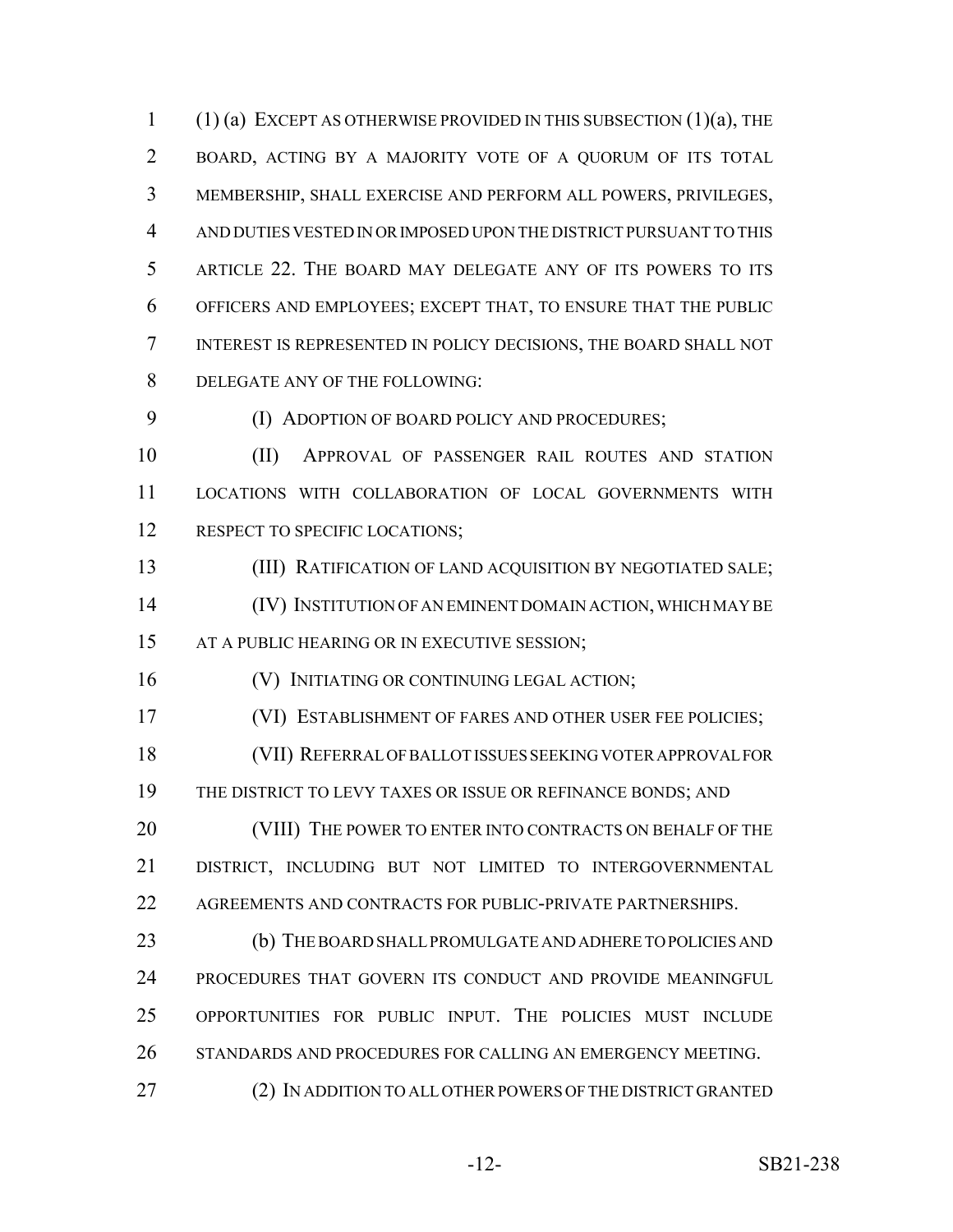- BY THIS ARTICLE 22 TO BE EXERCISED BY THE BOARD ON BEHALF OF THE
- DISTRICT, THE BOARD HAS THE FOLLOWING POWERS:
- (a) TO ELECT A CHAIRPERSON AND VICE-CHAIRPERSON FROM AMONG ITS MEMBERSHIP;
- (b) TO ADOPT BYLAWS;
- (c) TO FIX THE TIME AND PLACE OF ITS MEETINGS AND, CONSISTENT WITH THE PROVISIONS OF PART 4 OF ARTICLE 6 OF TITLE 24, THE METHOD 8 OF PROVIDING NOTICE OF THE MEETINGS;
- (d) TO MAKE AND PASS ORDERS AND RESOLUTIONS NECESSARY FOR THE GOVERNMENT AND MANAGEMENT OF THE AFFAIRS OF THE DISTRICT 11 AND THE EXECUTION OF THE DISTRICT'S POWERS AND DUTIES;
- (e) TO ADOPT AND USE A SEAL;
- (f) TO MAINTAIN OFFICES AT ANY PLACE OR PLACES WITHIN THE DISTRICT THAT IT MAY DESIGNATE;
- (g) TO APPOINT, HIRE, RETAIN, AND TERMINATE EMPLOYEES, AGENTS, ENGINEERS, ATTORNEYS, ACCOUNTANTS, AUDITORS, FINANCIAL ADVISERS, INVESTMENT BANKERS, AND OTHER PROFESSIONAL CONSULTANTS;
- (h) TO PRESCRIBE METHODS FOR AUDITING AND ALLOWING OR REJECTING CLAIMS AND DEMANDS; FOR THE LETTING OF CONTRACTS FOR THE CONSTRUCTION OF IMPROVEMENTS, WORKS, OR STRUCTURES; FOR THE 22 ACQUISITION OF EQUIPMENT; OR FOR THE PERFORMANCE OR FURNISHING OF LABOR, MATERIALS, OR SUPPLIES THAT MAY BE REQUIRED TO CARRY 24 OUT THE PURPOSES OF THIS ARTICLE 22; AND
- **(i) TO APPOINT SUBCOMMITTEES OF THE BOARD AND ADVISORY**  COMMITTEES AND DEFINE THE DUTIES OF SUCH SUBCOMMITTEES AND ADVISORY COMMITTEES.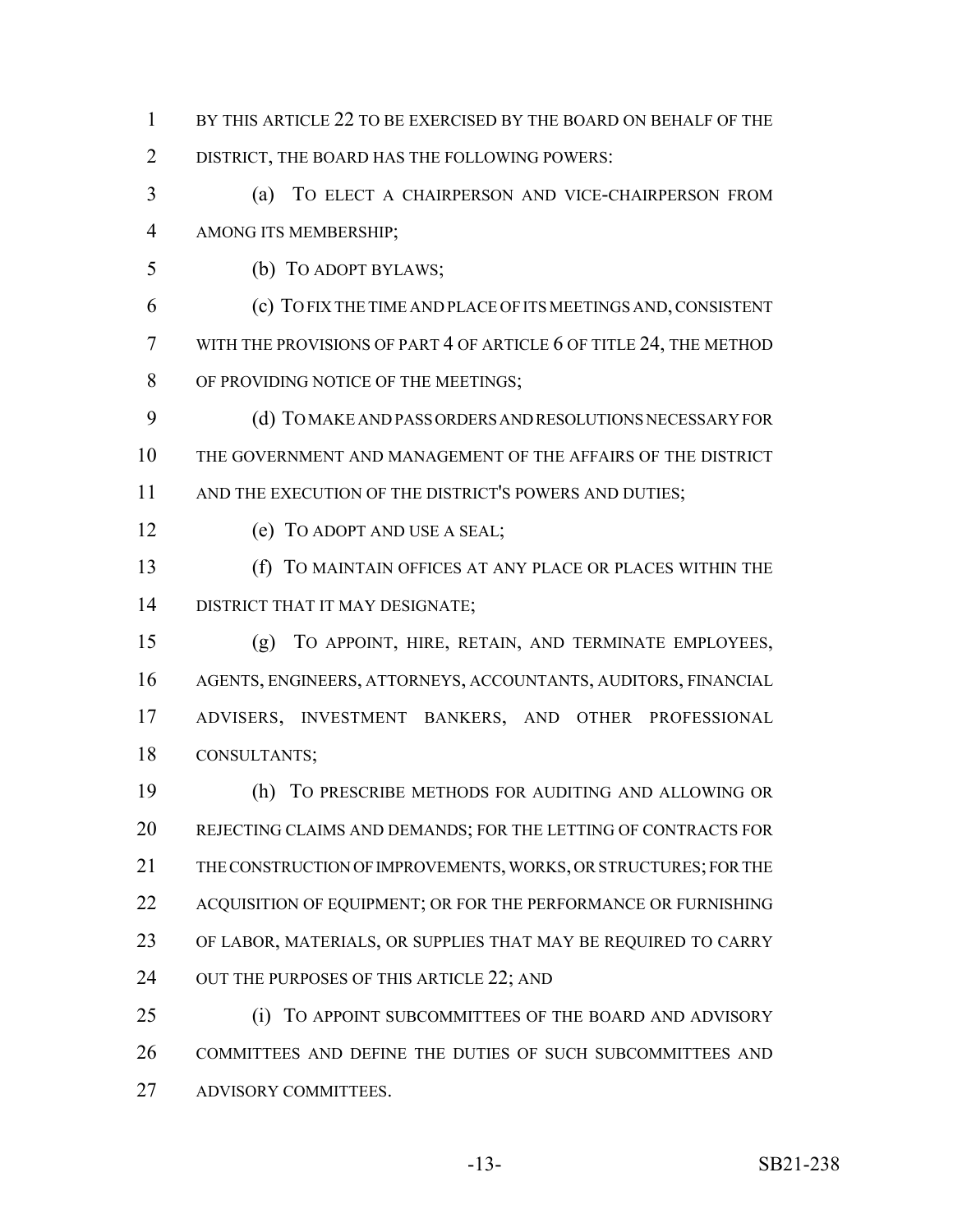**32-22-106. District - general powers and duties - funds created.** (1) IN ADDITION TO ANY OTHER POWERS GRANTED TO THE DISTRICT BY THIS ARTICLE 22, THE DISTRICT HAS THE FOLLOWING POWERS:

- (a) TO HAVE PERPETUAL EXISTENCE;
- (b) TO SUE AND BE SUED;

 (c) (I) TO ENTER INTO CONTRACTS AND AGREEMENTS WITH ANY PERSON, INCLUDING THE UNITED STATES DEPARTMENT OF TRANSPORTATION AND AMTRAK, AS NECESSARY TO EXERCISE ITS POWERS AND FULFILL ITS DUTIES. THE POWER TO CONTRACT INCLUDES BUT IS NOT LIMITED TO:

 (A) THE POWER TO ENTER INTO MEMORANDUMS OF UNDERSTANDING AND INTERGOVERNMENTAL AGREEMENTS WITH OTHER GOVERNMENTAL ENTITIES, INCLUDING STATES THAT BORDER COLORADO, 14 AND TO ENTER INTO PUBLIC-PRIVATE PARTNERSHIPS; AND

 (B) THE POWER TO NEGOTIATE AND ENTER INTO AGREEMENTS WITH ANY PERSON OR PUBLIC ENTITY FOR THE PROVISION OF RETAIL AND COMMERCIAL GOODS AND SERVICES TO THE PUBLIC AT OR ADJACENT TO PASSENGER RAIL STATIONS OR FOR THE PROVISION OF RESIDENTIAL USES OR OTHER USES AT OR ADJACENT TO SUCH FACILITIES.

**(II) ANY DEVELOPMENT OF ANY PORTION OF A PASSENGER RAIL**  STATION OR ADJACENT PROPERTY MADE AVAILABLE BY THE DISTRICT TO A THIRD PARTY FOR THE PROVISION OF RETAIL OR COMMERCIAL GOODS OR SERVICES OR FOR THE PROVISION OF RESIDENTIAL USES OR OTHER USES IS 24 SUBJECT TO ALL APPLICABLE LOCAL ZONING ORDINANCES;

25 (d) TO DEPOSIT AND INVEST DISTRICT MONEY AS AUTHORIZED BY 26 PART 6 OF ARTICLE 75 OF TITLE 24;

(e) SUBJECT TO SECTION 32-22-109, TO BORROW MONEY AND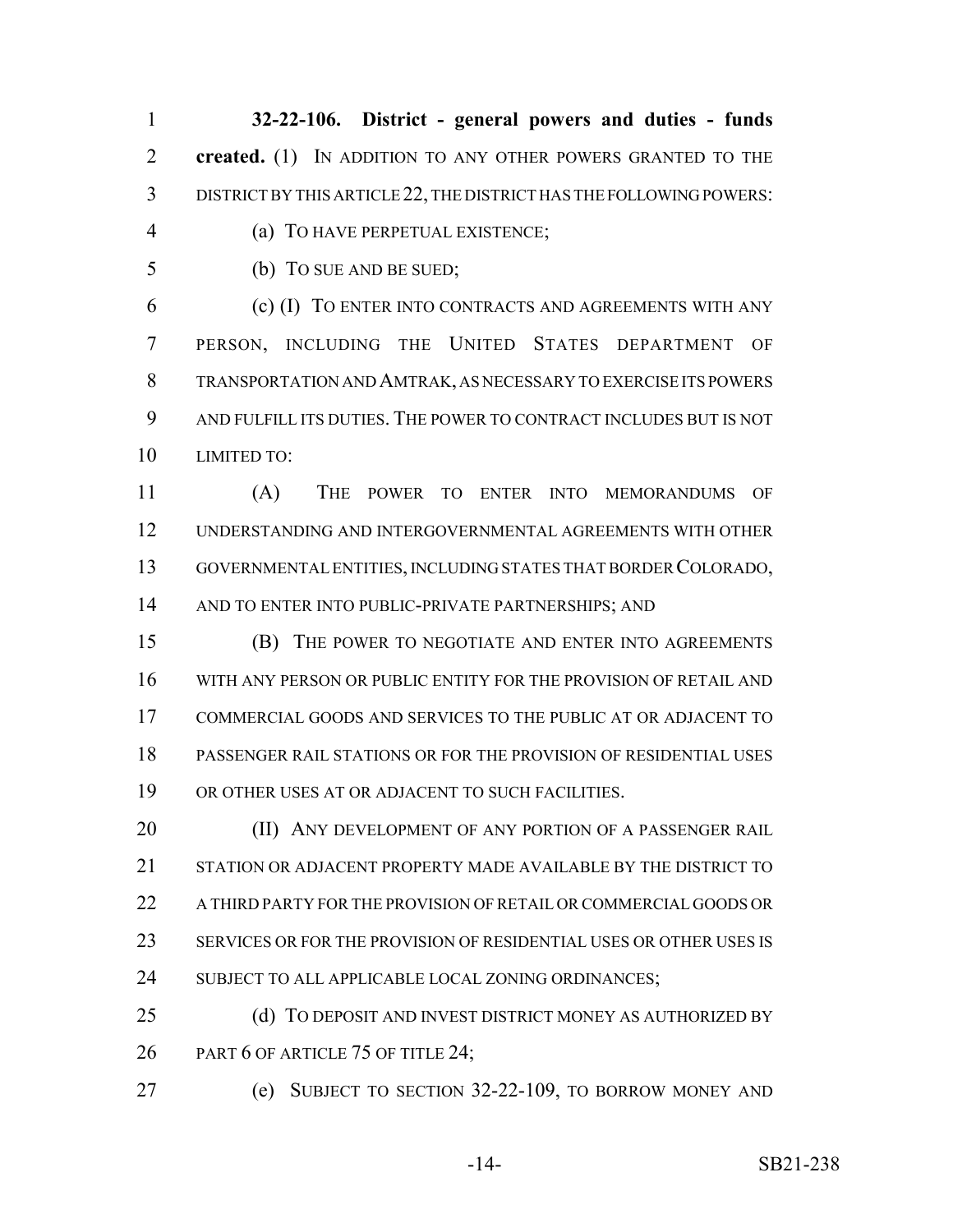ISSUE DISTRICT SECURITIES EVIDENCING THE BORROWING;

 (f) TO RECEIVE FEDERAL MONEY AND GRANTS AND COLLABORATE WITH AMTRAK AND THE UNITED STATES DEPARTMENT OF TRANSPORTATION;

 (g) TO RESEARCH, DEVELOP, FINANCE, CONSTRUCT, OPERATE, AND MAINTAIN AN INTERCONNECTED PASSENGER RAIL SYSTEM THAT COEXISTS WITH TRANSPORTATION OF FREIGHT BY RAIL WITHIN THE DISTRICT. THIS POWER INCLUDES BUT IS NOT LIMITED TO THE POWER TO:

 (I) ENTER ONTO LAND WITHIN THE DISTRICT TO CONDUCT NECESSARY SURVEYS, BORINGS, SOUNDINGS, AND EXAMINATIONS SUBJECT TO THE REQUIREMENT THAT ENTRY ONTO ANY LAND OWNED BY THE UNION PACIFIC RAILROAD OR THE BNSF RAILWAY MUST BE DONE IN ACCORDANCE WITH THEIR RESPECTIVE AUTHORIZATION AND APPROVAL PROTOCOLS;

 (II) CONSTRUCT, MANAGE, OPERATE, AND MAINTAIN INTEGRAL 16 BUILDINGS, WORKS, AND IMPROVEMENTS;

 (III) HOLD PUBLIC HEARINGS AT WHICH TESTIMONY FROM 18 INTERESTED MEMBERS OF THE PUBLIC IS ALLOWED;

 (IV) CONSULT WITH THE DEPARTMENT OF TRANSPORTATION, THE COUNTIES AND MUNICIPALITIES OF THE STATE, AFFECTED METROPOLITAN PLANNING ORGANIZATIONS AND REGIONAL PLANNING COMMISSIONS, AND

AFFECTED TRANSIT PROVIDERS; AND

**(V) CONSIDER CONTEXT-SENSITIVE SOLUTIONS.** 

24 (h) THE BOARD, WITH COLLABORATION OF LOCAL GOVERNMENTS WITH RESPECT TO SPECIFIC LOCATIONS, SHALL DETERMINE ROUTE AND 26 STATION LOCATIONS OF A PASSENGER RAIL SYSTEM;

(i) TO SPECIFY STRUCTURAL AND PERFORMANCE SPECIFICATIONS,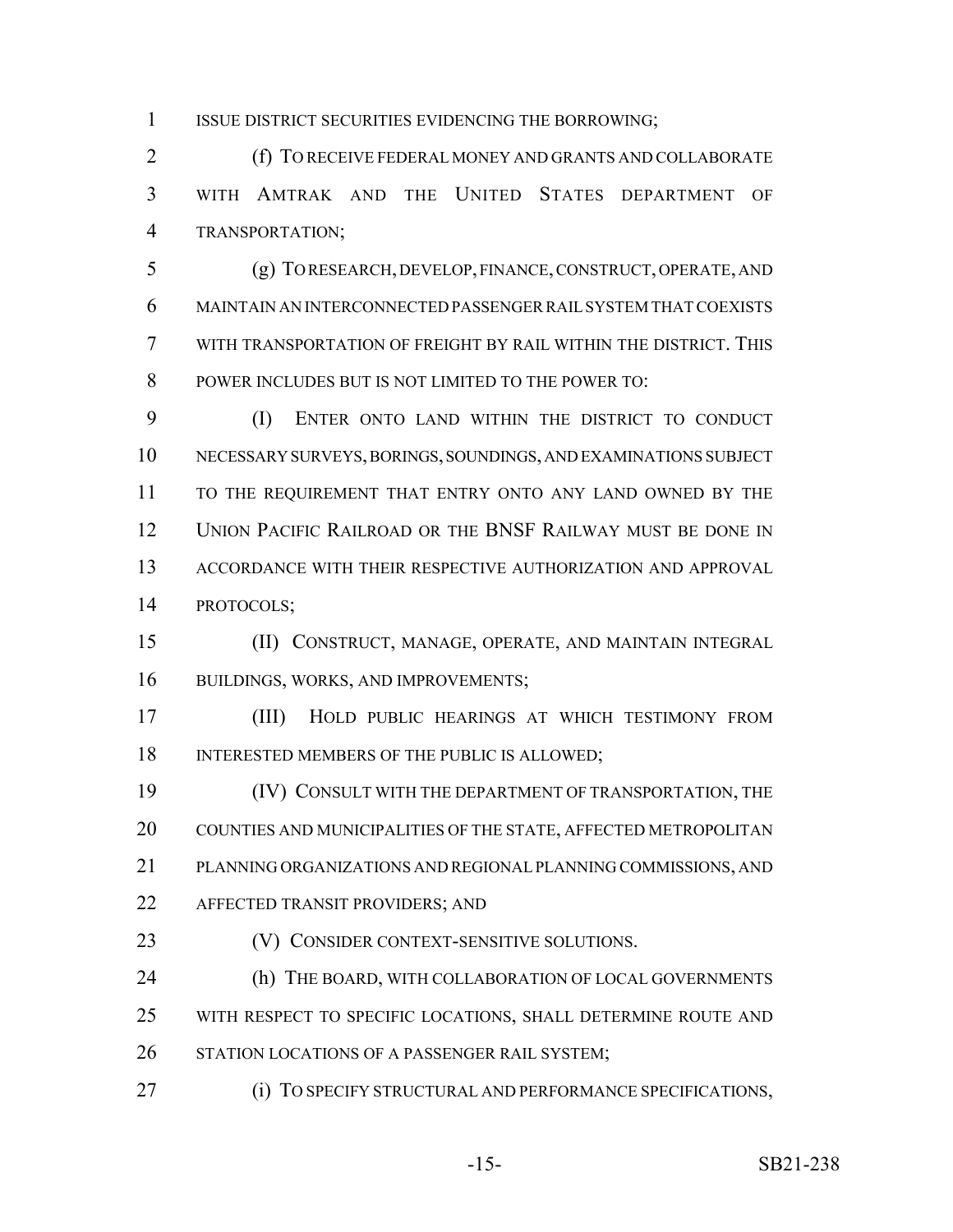INCLUDING BUT NOT LIMITED TO SAFETY STANDARDS CONSISTENT WITH FEDERAL AND STATE LAWS, REGULATIONS, AND RULES, FOR A PASSENGER RAIL SYSTEM;

 (j) TO EVALUATE AND SELECT APPROPRIATE TECHNOLOGIES FOR A PASSENGER RAIL SYSTEM;

 (k) TO PURCHASE, LEASE, LEASE WITH AN OPTION TO PURCHASE, CONDEMN, OR OTHERWISE LAWFULLY ACQUIRE, TO SELL, LEASE, LEASE WITH AN OPTION TO PURCHASE, CONCESSION LEASE, OR OTHERWISE LAWFULLY DISPOSE OF, AND TO MORTGAGE OR PLEDGE REAL OR PERSONAL PROPERTY AND ANY INTEREST THEREIN, INCLUDING EASEMENTS, RIGHTS-OF-WAY, AND CONCESSION LEASES;

 (l) TO ACCEPT REAL OR PERSONAL PROPERTY AND OTHER CONVEYANCES UPON SUCH TERMS AND CONDITIONS AS THE BOARD MAY APPROVE;

 (m) TO ISSUE REQUESTS FOR PROPOSALS AND AWARD CONTRACTS TO PRIVATE SECTOR BUSINESS ENTITIES FOR PERFORMANCE OF ANY COMPONENT OF THE DESIGN, DEVELOPMENT, FINANCING, CONSTRUCTION, OPERATION, OR MAINTENANCE OF A PASSENGER RAIL SYSTEM;

 (n) TO ESTABLISH TIMELINES FOR THE DEVELOPMENT AND 20 CONSTRUCTION OF A PASSENGER RAIL SYSTEM;

 (o) TO ESTABLISH AND COLLECT FARES AND OTHER USER FEES FOR THE USE OF A PASSENGER RAIL SYSTEM WITHOUT THE FARES AND FEES BEING SUBJECT TO ANY SUPERVISION OR REGULATION BY ANY BOARD, AGENCY, COMMISSION, OR OFFICIAL; EXCEPT THAT ANY FEES, TOLLS, RATES, AND CHARGES IMPOSED FOR THE USE OF ANY PASSENGER RAIL 26 SYSTEM SHALL BE FIXED AND ADJUSTED SO THAT THE FEES, TOLLS, RATES, 27 AND CHARGES COLLECTED, ALONG WITH OTHER REVENUE, IF ANY, OF THE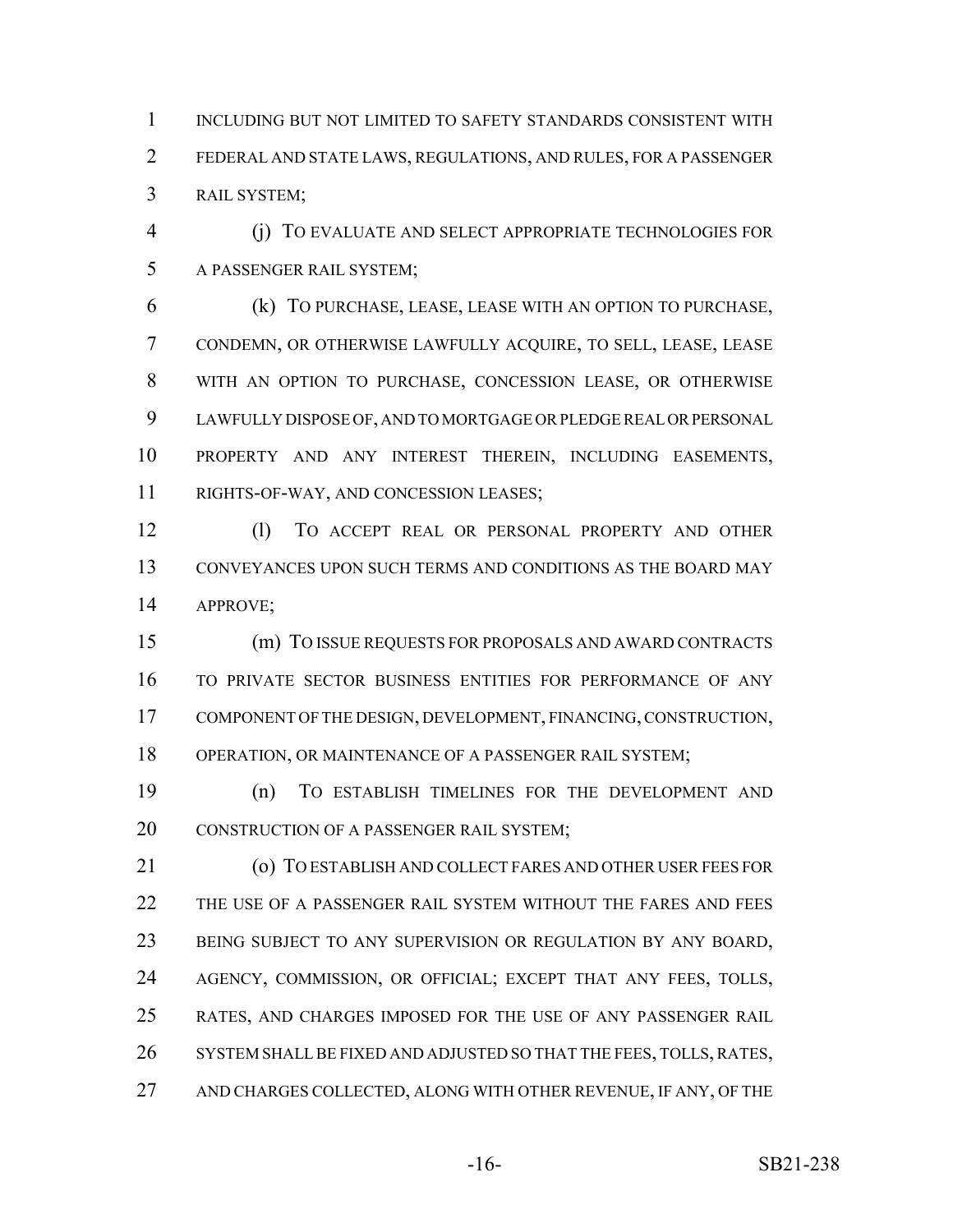DISTRICT ARE AT LEAST SUFFICIENT TO REPAY ANY BONDS ISSUED 2 PURSUANT TO THIS ARTICLE 22;

 (p) UPON A MAJORITY VOTE OF THE REGISTERED VOTERS OF THE 4 DISTRICT VOTING ON THE ISSUE AS REQUIRED BY SECTION 32-22-109, TO EXERCISE TAXING AUTHORITY COMMON TO SPECIAL DISTRICTS AS 6 SPECIFIED IN SECTION 32-1-1101 (1)(a) AND (1)(b);

 (q) (I) UPON A MAJORITY VOTE OF THE REGISTERED VOTERS OF THE DISTRICT VOTING ON THE ISSUE AS REQUIRED BY SECTION 32-22-109, TO LEVY A SALES TAX OR A USE TAX, OR BOTH, THROUGHOUT THE DISTRICT AT A MAXIMUM RATE OF EIGHT-TENTHS OF ONE PERCENT UPON EVERY TRANSACTION OR OTHER INCIDENT WITH RESPECT TO WHICH A SALES OR USE TAX IS LEVIED BY THE STATE. THE EXECUTIVE DIRECTOR OF THE DEPARTMENT OF REVENUE SHALL COLLECT, ADMINISTER, AND ENFORCE THE SALES OR USE TAX, TO THE EXTENT FEASIBLE, IN THE MANNER PROVIDED IN SECTION 29-2-106. THE EXECUTIVE DIRECTOR SHALL MAKE MONTHLY DISTRIBUTIONS OF THE TAX COLLECTIONS TO THE DISTRICT, WHICH SHALL APPLY THE PROCEEDS SOLELY TO THE DEVELOPMENT, FINANCING, CONSTRUCTION, OPERATION, OR MAINTENANCE OF A PASSENGER RAIL SYSTEM. THE DEPARTMENT SHALL RETAIN AN AMOUNT NOT TO EXCEED THE NET INCREMENTAL COST OF THE COLLECTION, ADMINISTRATION, AND ENFORCEMENT OF THE SALES TAX OR USE TAX, OR BOTH, AND SHALL TRANSMIT THE AMOUNT TO THE STATE TREASURER, WHO SHALL CREDIT IT TO THE FRONT RANGE PASSENGER RAIL DISTRICT SALES AND USE TAX FUND, WHICH FUND IS HEREBY CREATED. ALL MONEY SO RETAINED IS HEREBY CONTINUOUSLY APPROPRIATED FROM THE FUND TO THE DEPARTMENT TO THE EXTENT NECESSARY FOR THE DEPARTMENT'S COLLECTION, ADMINISTRATION, AND ENFORCEMENT OF THIS SUBSECTION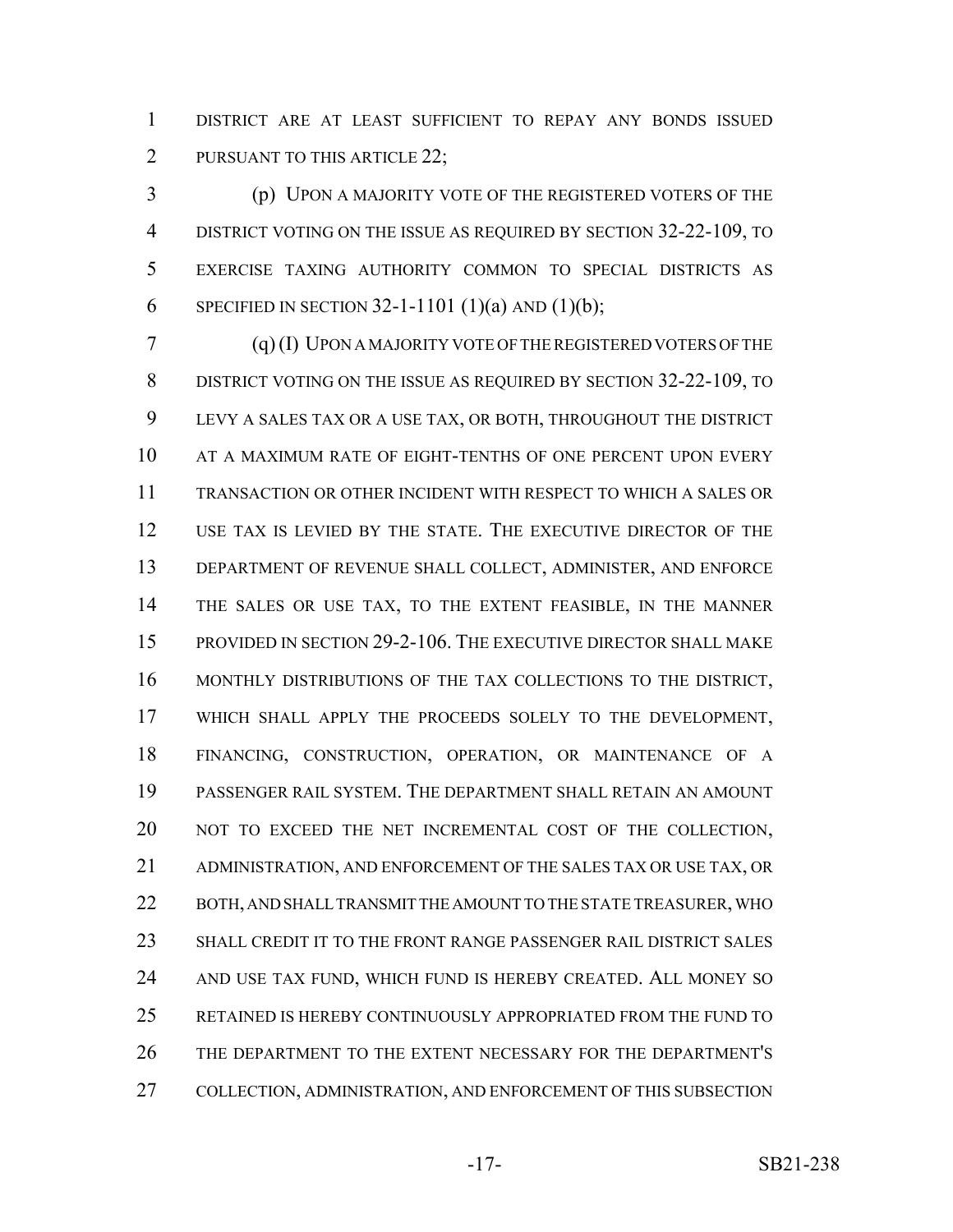(1)(q). ANY MONEY REMAINING IN THE FUND ATTRIBUTABLE TO TAXES COLLECTED IN THE PRIOR FISCAL YEAR SHALL BE TRANSMITTED TO THE DISTRICT; EXCEPT THAT, BEFORE THE TRANSMISSION TO THE DISTRICT OF SUCH MONEY, ANY MONEY APPROPRIATED FROM THE GENERAL FUND TO THE DEPARTMENT FOR THE COLLECTION, ADMINISTRATION, AND ENFORCEMENT OF THE TAX FOR THE PRIOR FISCAL YEAR SHALL BE REPAID.

 (II) A SALES OR USE TAX, OR BOTH, LEVIED PURSUANT TO SUBSECTION (1)(q)(I) OF THIS SECTION SHALL NOT BE LEVIED ON THE SALE OF TANGIBLE PERSONAL PROPERTY:

 (A) DELIVERED BY A RETAILER OR A RETAILER'S AGENT OR TO A COMMON CARRIER FOR DELIVERY TO A DESTINATION OUTSIDE THE DISTRICT; OR

 (B) UPON WHICH SPECIFIC OWNERSHIP TAX HAS BEEN PAID OR IS PAYABLE IF THE PURCHASER RESIDES OUTSIDE THE STATE OR THE PURCHASER'S PRINCIPAL PLACE OF BUSINESS IS OUTSIDE THE STATE AND IF THE PERSONAL PROPERTY IS REGISTERED OR REQUIRED TO BE REGISTERED OUTSIDE THE STATE.

 (r) TO DIRECTLY PROVIDE RETAIL AND COMMERCIAL GOODS AND SERVICES AT PASSENGER RAIL STATIONS, INCLUDING BUT NOT LIMITED TO THE SALE OF PASSENGER RAIL TICKETS, TOKENS, PASSES, AND OTHER ITEMS DIRECTLY AND NECESSARILY RELATED TO THE OPERATION OF A PASSENGER RAIL SYSTEM, SUBJECT TO THE LIMITATION THAT ANY DEVELOPMENT OF ANY PORTION OF A PASSENGER RAIL STATION FOR THE PROVISION OF RETAIL OR COMMERCIAL GOODS OR SERVICES BY THE DISTRICT IS SUBJECT TO ALL APPLICABLE LOCAL ZONING ORDINANCES;

 (s) TO ACCEPT GIFTS, GRANTS, AND DONATIONS, WHETHER CASH OR IN-KIND IN NATURE, FROM PRIVATE OR PUBLIC SOURCES FOR THE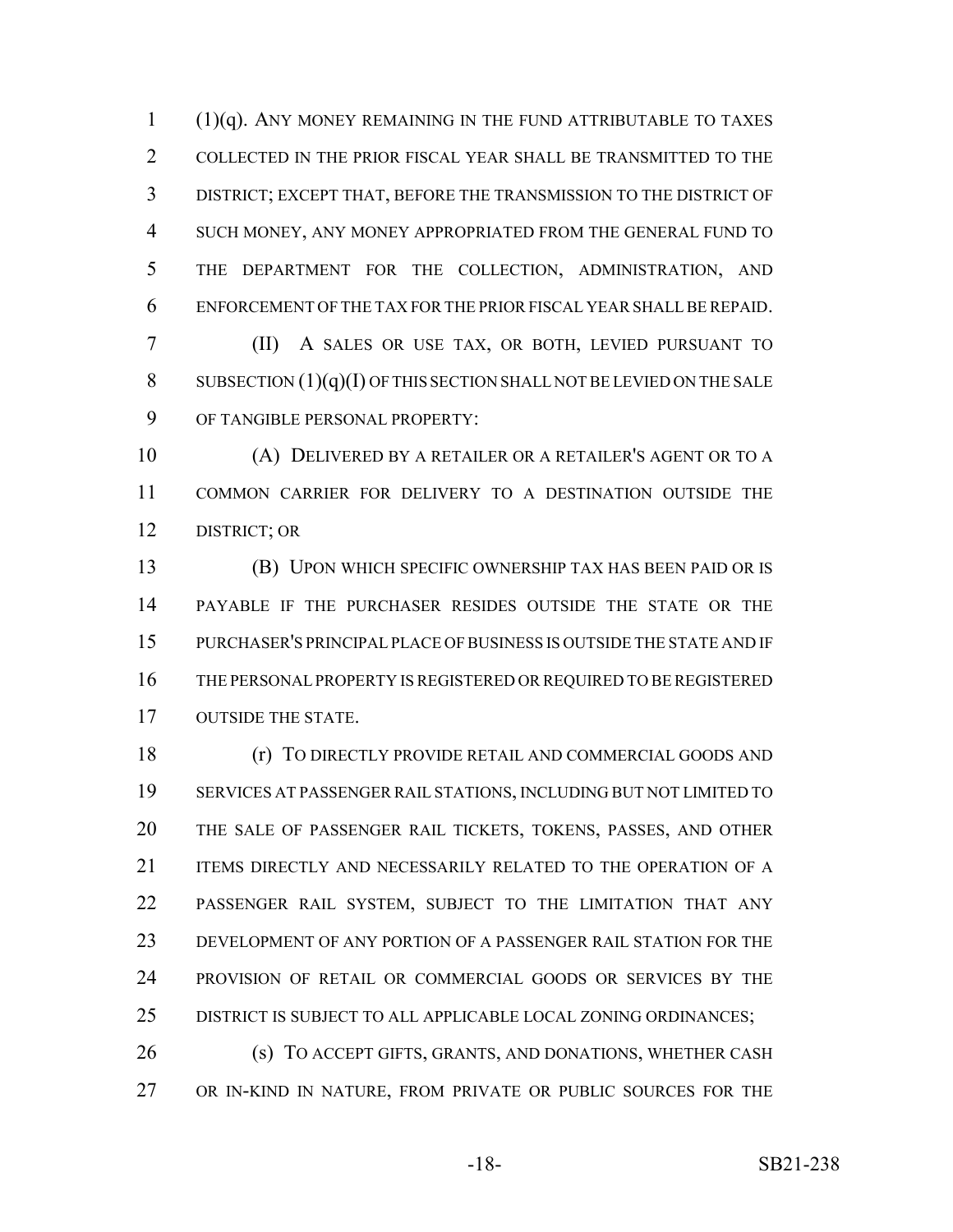PURPOSES OF THIS ARTICLE 22; AND

2 (t) TO EXERCISE ANY OTHER LAWFUL RIGHTS AND POWERS NECESSARY OR INCIDENTAL TO OR IMPLIED FROM THE SPECIFIC POWERS GRANTED BY THIS ARTICLE 22. THE SPECIFIC POWERS SHALL NOT BE CONSIDERED AS A LIMITATION UPON ANY POWER NECESSARY AND APPROPRIATE TO CARRY OUT THE PURPOSES AND INTENT OF THIS ARTICLE 22.

 (2) IF THE STATE CONTRIBUTES FUNDING FOR THE CONSTRUCTION OF A PASSENGER RAIL SYSTEM, THE CONSTRUCTION BIDDING PROVISIONS OF ARTICLE 92 OF TITLE 24 SHALL APPLY, BUT NOTHING IN THIS 11 SUBSECTION (2) AFFECTS THE ABILITY OF THE DISTRICT, THE STATE, OR ANY OTHER ENTITY TO ENTER INTO DESIGN-BUILD CONTRACTS AS PERMITTED BY STATE LAW.

 **32-22-107. Station area improvement districts.** WITH THE APPROVAL OF EACH COUNTY OR MUNICIPALITY HAVING JURISDICTION OVER THE AREA OF SUCH A DISTRICT, THE DISTRICT MAY ESTABLISH A STATION AREA IMPROVEMENT DISTRICT TO FINANCE THE CONSTRUCTION, OPERATION, OR MAINTENANCE OF A STATION FOR A PASSENGER RAIL SYSTEM.A STATION AREA IMPROVEMENT DISTRICT MAY CONSIST ONLY OF ALL OR A PORTION OF THE AREA WITHIN A TWO-MILE RADIUS OF THE STATION TO BE FUNDED BY THE STATION AREA IMPROVEMENT DISTRICT, AND THE GENERAL ASSEMBLY FINDS THAT THE AREA WITHIN A TWO-MILE RADIUS OF A PASSENGER RAIL STATION, OR ANY PORTION OF SUCH AN AREA THAT THE BOARD MAY DESIGNATE AS A STATION AREA IMPROVEMENT DISTRICT, IS AN AREA THAT WILL BE ESPECIALLY BENEFITED BY THE CONSTRUCTION, OPERATION, OR MAINTENANCE OF SUCH A STATION. THE BOARD SHALL NOT ESTABLISH A STATION AREA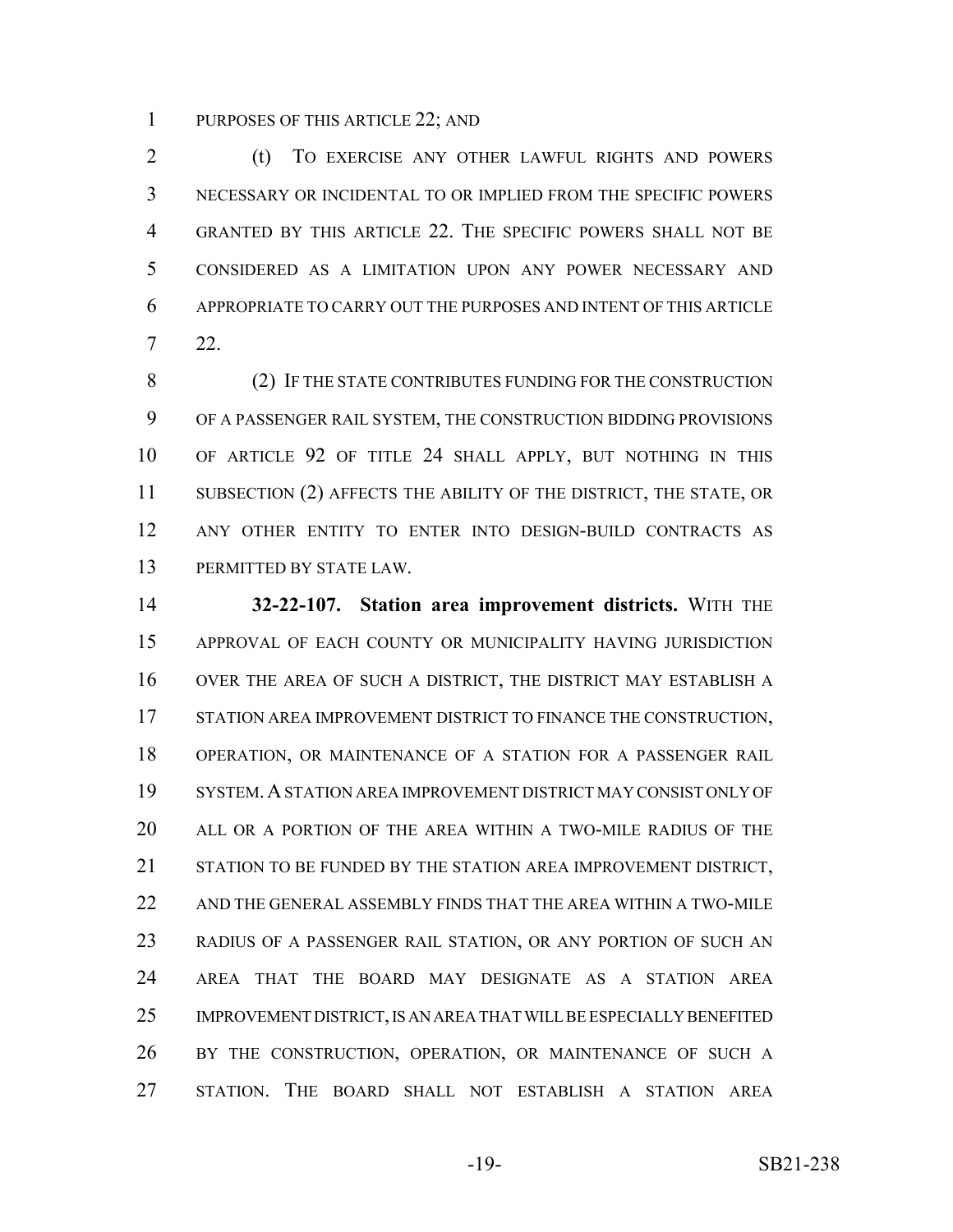IMPROVEMENT DISTRICT UNLESS IT RECEIVES A PETITION SIGNED BY THE OWNERS OF PROPERTY THAT WILL BEAR A MAJORITY OF THE PROPOSED ASSESSMENTS AND BY A PETITION SIGNED BY THE LESSER OF A MAJORITY OF THE REGISTERED ELECTORATE IN THE PROPOSED STATION AREA IMPROVEMENT DISTRICT OR ONE THOUSAND REGISTERED ELECTORS IN THE PROPOSED STATION AREA IMPROVEMENT DISTRICT. THE METHOD OF CREATING A STATION AREA IMPROVEMENT DISTRICT, MAKING IMPROVEMENTS, ASSESSING THE COSTS OF IMPROVEMENTS MADE AGAINST 9 PROPERTY, AND LEVYING A SALES TAX SHALL BE AS PROVIDED IN PART 6 OF ARTICLE 20 OF TITLE 30; EXCEPT THAT THE BOARD SHALL PERFORM THE DUTIES OF THE BOARD OF COUNTY COMMISSIONERS UNDER SAID PART 6 12 AND THE IMPROVEMENTS SHALL BE LIMITED TO THE CONSTRUCTION, OPERATION, OR MAINTENANCE OF A PASSENGER RAIL STATION.

 **32-22-108. Bonds.** (1) THE DISTRICT MAY ISSUE BONDS FOR ANY OF ITS CORPORATE PURPOSES. THE DISTRICT SHALL ISSUE BONDS PURSUANT TO A RESOLUTION OF THE BOARD, AND BONDS SHALL BE PAYABLE SOLELY OUT OF ALL OR A SPECIFIED PORTION OF THE REVENUE OF THE DISTRICT AS DESIGNATED BY THE BOARD.

 (2) AS PROVIDED IN THE RESOLUTION OF THE BOARD UNDER WHICH BONDS ARE AUTHORIZED TO BE ISSUED OR AS PROVIDED IN A TRUST INDENTURE BETWEEN THE DISTRICT AND ANY COMMERCIAL BANK OR 22 TRUST COMPANY HAVING FULL TRUST POWERS, BONDS MAY:

 (a) BE EXECUTED AND DELIVERED BY THE DISTRICT AT SUCH TIMES;

 (b) BE IN SUCH FORM AND DENOMINATIONS AND INCLUDE SUCH TERMS AND MATURITIES;

(c) BE SUBJECT TO OPTIONAL OR MANDATORY REDEMPTION PRIOR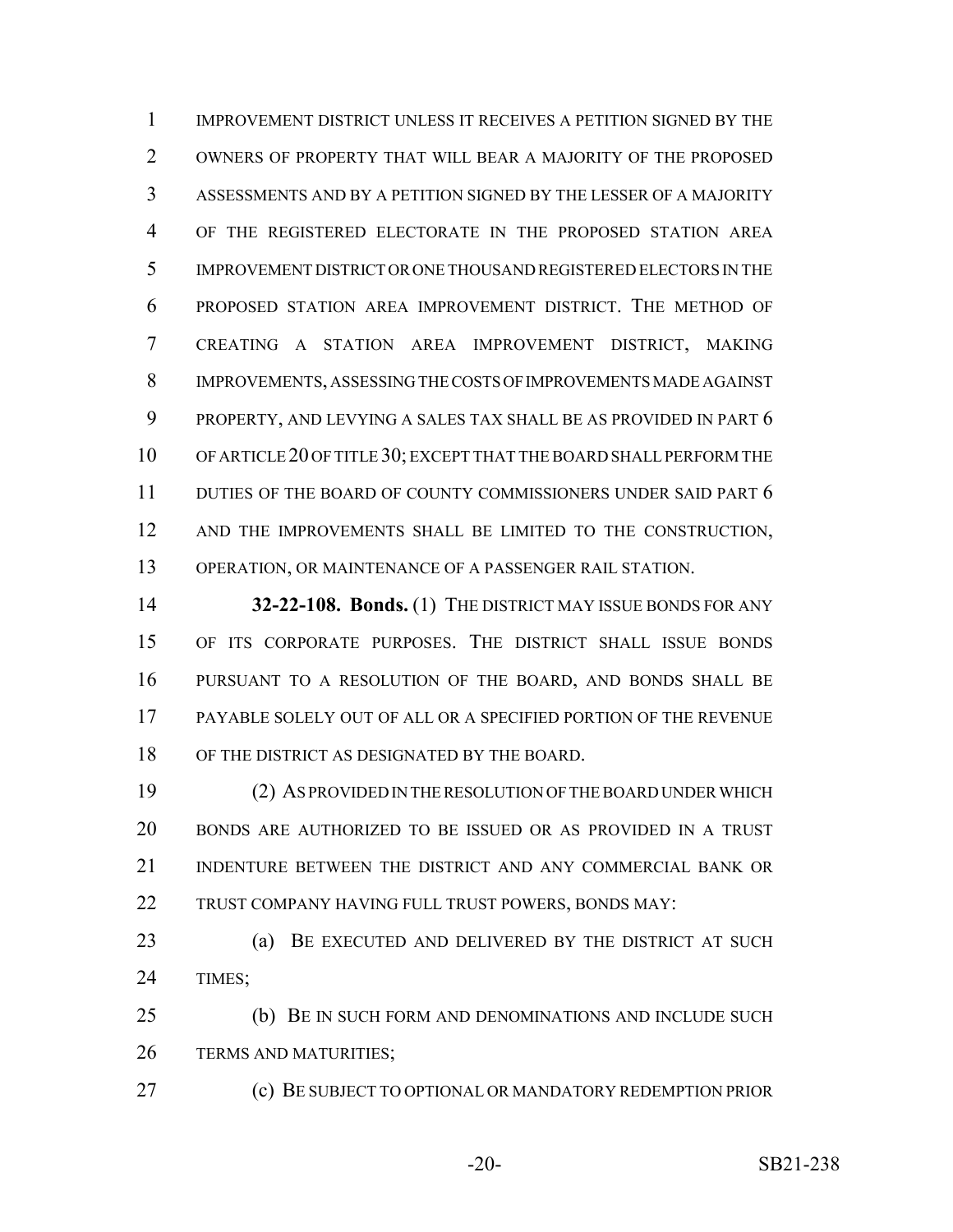TO MATURITY WITH OR WITHOUT A PREMIUM;

2 (d) BE IN FULLY REGISTERED FORM OR BEARER FORM REGISTRABLE AS TO PRINCIPAL OR INTEREST OR BOTH;

(e) BEAR SUCH CONVERSION PRIVILEGES;

 (f) BE PAYABLE IN SUCH INSTALLMENTS AND AT SUCH TIMES NOT EXCEEDING FORTY YEARS FROM THE DATE THEREOF;

 (g) BE PAYABLE AT SUCH PLACE OR PLACES WHETHER WITHIN OR WITHOUT THE STATE;

 (h) BEAR INTEREST AT SUCH RATE OR RATES PER ANNUM, WHICH MAY BE FIXED OR VARY ACCORDING TO INDEX, PROCEDURE, OR FORMULA OR AS DETERMINED BY THE DISTRICT OR ITS AGENTS, WITHOUT REGARD TO ANY INTEREST RATE LIMITATION APPEARING IN ANY OTHER LAW OF THE STATE;

 (i) BE SUBJECT TO PURCHASE AT THE OPTION OF THE HOLDER OR 15 THE DISTRICT AND BE EVIDENCED IN SUCH MANNER;

 (j) BE EXECUTED BY THE OFFICERS OF THE DISTRICT, INCLUDING THE USE OF ONE OR MORE FACSIMILE SIGNATURES SO LONG AS AT LEAST ONE MANUAL SIGNATURE APPEARS ON THE BONDS, WHICH SIGNATURES MAY BE EITHER OF AN OFFICER OF THE DISTRICT OR OF AN AGENT AUTHENTICATING THE SAME;

**(k) BE IN THE FORM OF COUPON BONDS THAT HAVE ATTACHED**  INTEREST COUPONS BEARING A MANUAL OR FACSIMILE SIGNATURE OF AN OFFICER OF THE DISTRICT; AND

24 (1) CONTAIN ANY OTHER NECESSARY PROVISIONS NOT 25 INCONSISTENT WITH THIS ARTICLE 22.

 (3) BONDS MAY BE SOLD AT PUBLIC OR PRIVATE SALE AT ANY PRICE OR PRICES, IN ANY MANNER, AND AT ANY TIMES AS THE BOARD MAY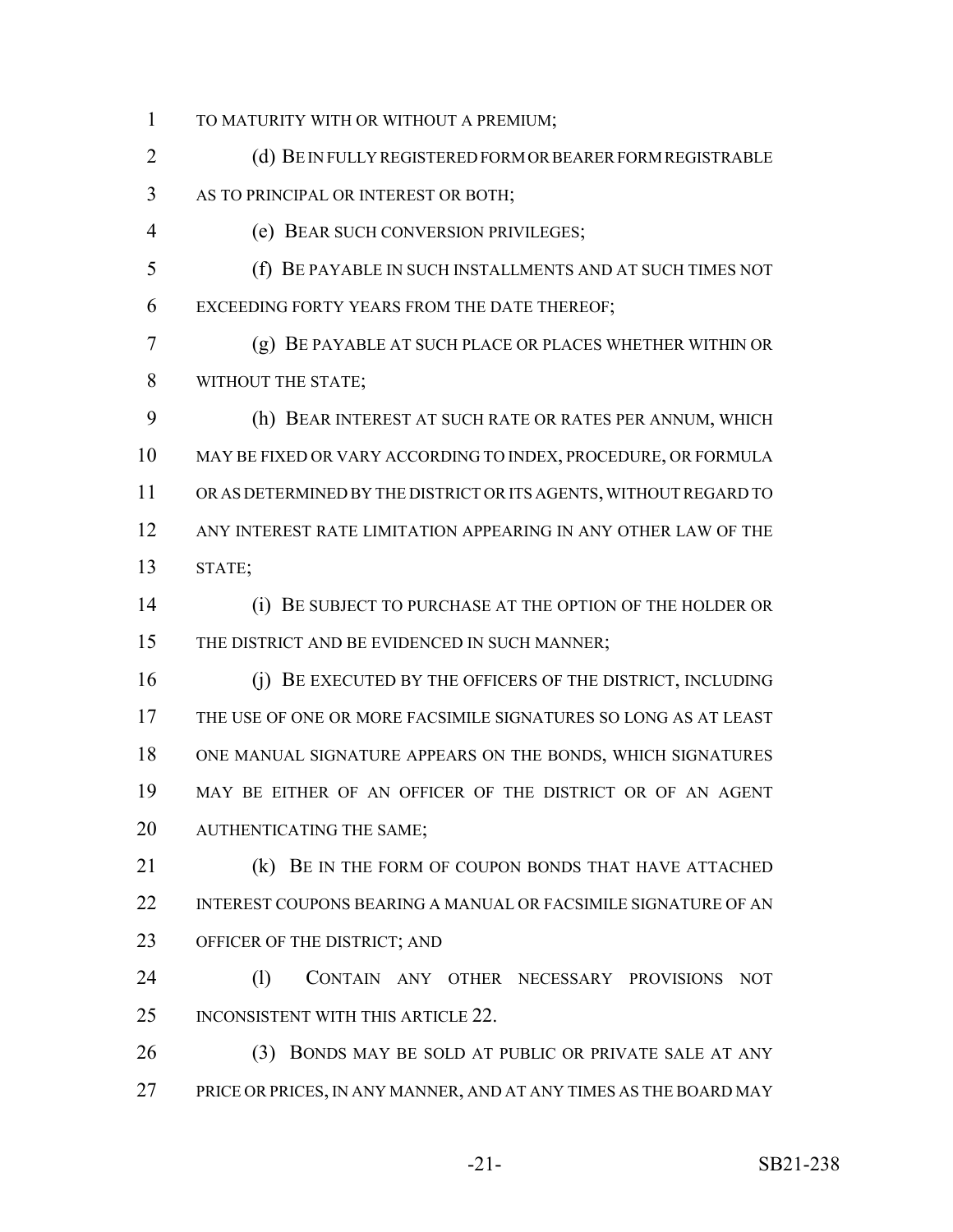DETERMINE, AND THE BOARD MAY PAY ALL FEES, EXPENSES, AND COMMISSIONS THAT IT DEEMS NECESSARY OR ADVANTAGEOUS IN CONNECTION WITH THE SALE OF BONDS. THE POWER TO FIX THE DATE OF SALE OF BONDS, TO RECEIVE BIDS OR PROPOSALS, TO AWARD AND SELL BONDS, TO FIX INTEREST RATES, AND TO TAKE ALL OTHER ACTION NECESSARY TO SELL AND DELIVER BONDS MAY BE DELEGATED TO AN OFFICER OR AGENT OF THE DISTRICT. ANY OUTSTANDING BONDS MAY BE REFUNDED BY THE DISTRICT PURSUANT TO ARTICLE 56 OF TITLE 11. ALL BONDS AND ANY INTEREST COUPONS APPLICABLE TO BONDS ARE DECLARED TO BE NEGOTIABLE INSTRUMENTS.

 (4) THE RESOLUTION OR TRUST INDENTURE AUTHORIZING THE ISSUANCE OF THE BONDS MAY PLEDGE ALL OR A PORTION OF THE REVENUE OF THE DISTRICT, MAY CONTAIN SUCH PROVISIONS FOR PROTECTING AND ENFORCING THE RIGHTS AND REMEDIES OF HOLDERS OF ANY OF THE BONDS AS THE DISTRICT DEEMS APPROPRIATE, MAY SET FORTH THE RIGHTS AND REMEDIES OF THE HOLDERS OF ANY OF THE BONDS, AND MAY CONTAIN PROVISIONS THAT THE DISTRICT DEEMS APPROPRIATE FOR THE SECURITY OF THE HOLDERS OF THE BONDS, INCLUDING, BUT NOT LIMITED TO, PROVISIONS FOR LETTERS OF CREDIT, INSURANCE, STANDBY CREDIT AGREEMENTS, OR OTHER FORMS OF CREDIT ENSURING TIMELY PAYMENT OF THE BONDS, INCLUDING THE REDEMPTION PRICE OR THE PURCHASE PRICE.

 (5) ANY PLEDGE OF REVENUE OR PROPERTY MADE BY THE DISTRICT OR BY ANY PERSON OR GOVERNMENTAL UNIT WITH WHICH THE DISTRICT CONTRACTS IS VALID AND BINDING FROM THE TIME THE PLEDGE IS MADE. THE REVENUE OR PROPERTY SO PLEDGED IS IMMEDIATELY SUBJECT TO THE 27 LIEN OF THE PLEDGE WITHOUT ANY PHYSICAL DELIVERY OR FURTHER ACT,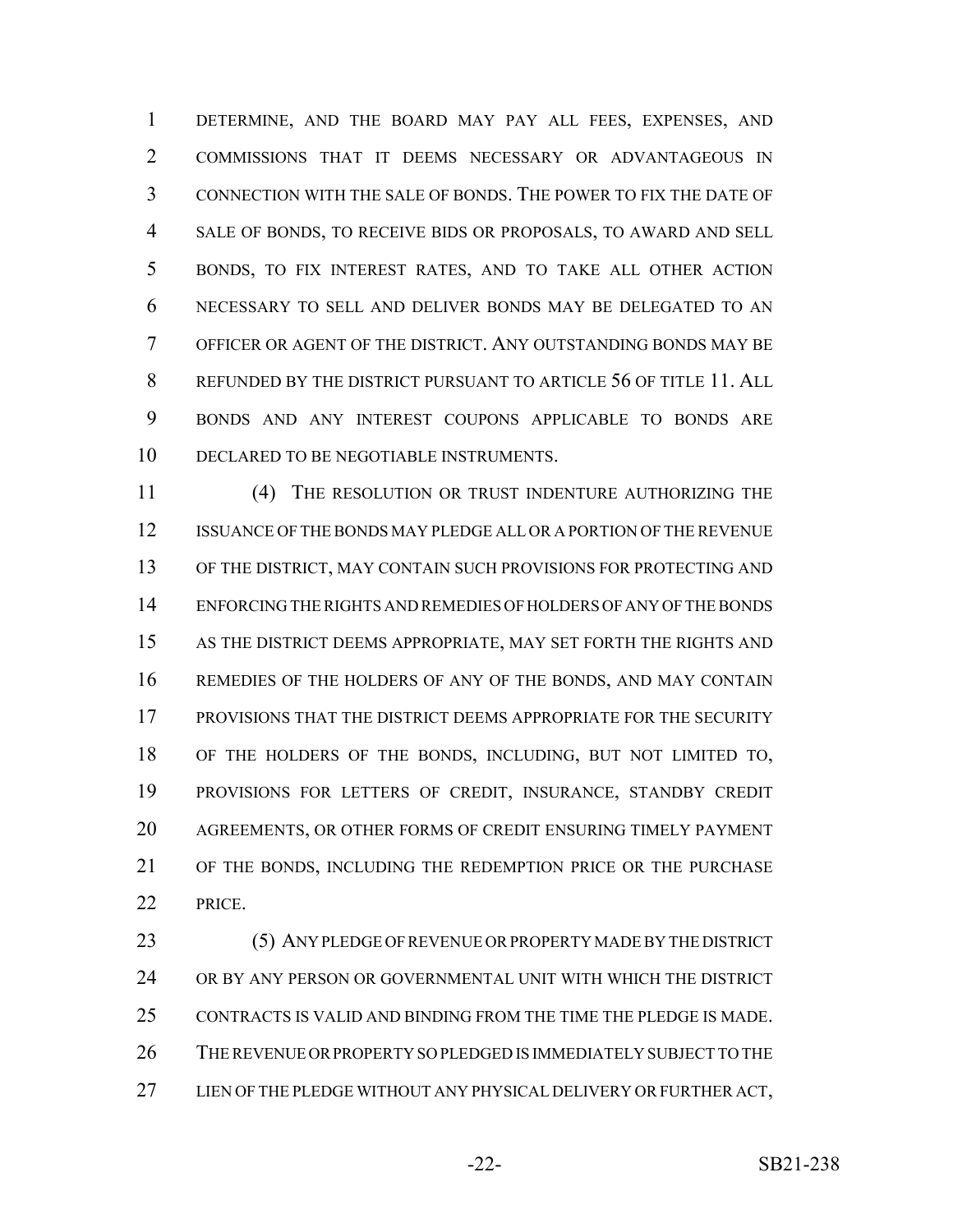AND THE LIEN OF THE PLEDGE IS VALID AND BINDING AGAINST ALL PARTIES HAVING CLAIMS OF ANY KIND IN TORT, CONTRACT, OR OTHERWISE AGAINST THE PLEDGING PARTY, IRRESPECTIVE OF WHETHER SUCH CLAIMING PARTY HAS NOTICE OF SUCH LIEN. THE INSTRUMENT BY WHICH THE PLEDGE IS CREATED NEED NOT BE RECORDED OR FILED.

 (6) NEITHER THE DIRECTORS OF THE BOARD, EMPLOYEES OF THE DISTRICT, OR ANY PERSON EXECUTING THE BONDS IS LIABLE PERSONALLY FOR BONDS OR SUBJECT TO ANY PERSONAL LIABILITY OR ACCOUNTABILITY BY REASON OF THE ISSUANCE OF BONDS.

 (7) THE DISTRICT MAY PURCHASE ITS BONDS OUT OF ANY AVAILABLE FUNDS AND MAY HOLD, PLEDGE, CANCEL, OR RESELL THE BONDS SUBJECT TO AND IN ACCORDANCE WITH AGREEMENTS WITH THE HOLDERS OF THE BONDS.

 **32-22-109. Taxes, assessments, and multiple-fiscal year borrowing - voter approval required.** (1) NO ACTION BY THE DISTRICT TO ESTABLISH OR INCREASE ANY TAX AND NO ACTION OF THE GOVERNING BODY OF ANY STATION AREA IMPROVEMENT DISTRICT TO ESTABLISH OR INCREASE ANY TAX OR ANY SPECIAL ASSESSMENT ON REAL PROPERTY AUTHORIZED BY THIS ARTICLE 22 SHALL TAKE EFFECT UNLESS IT IS FIRST SUBMITTED, AS APPLICABLE, TO A VOTE OF THE REGISTERED ELECTORS OF 21 THE DISTRICT OR OF THE STATION AREA IMPROVEMENT DISTRICT IN WHICH 22 THE ASSESSMENT OR TAX IS PROPOSED TO BE COLLECTED.

23 (2) NO ACTION BY THE DISTRICT CREATING A MULTIPLE-FISCAL YEAR DEBT OR OTHER FINANCIAL OBLIGATION THAT IS SUBJECT TO 25 SECTION 20 (4)(b) OF ARTICLE X OF THE STATE CONSTITUTION SHALL TAKE EFFECT UNLESS FIRST SUBMITTED TO A VOTE OF THE REGISTERED ELECTORS OF THE DISTRICT.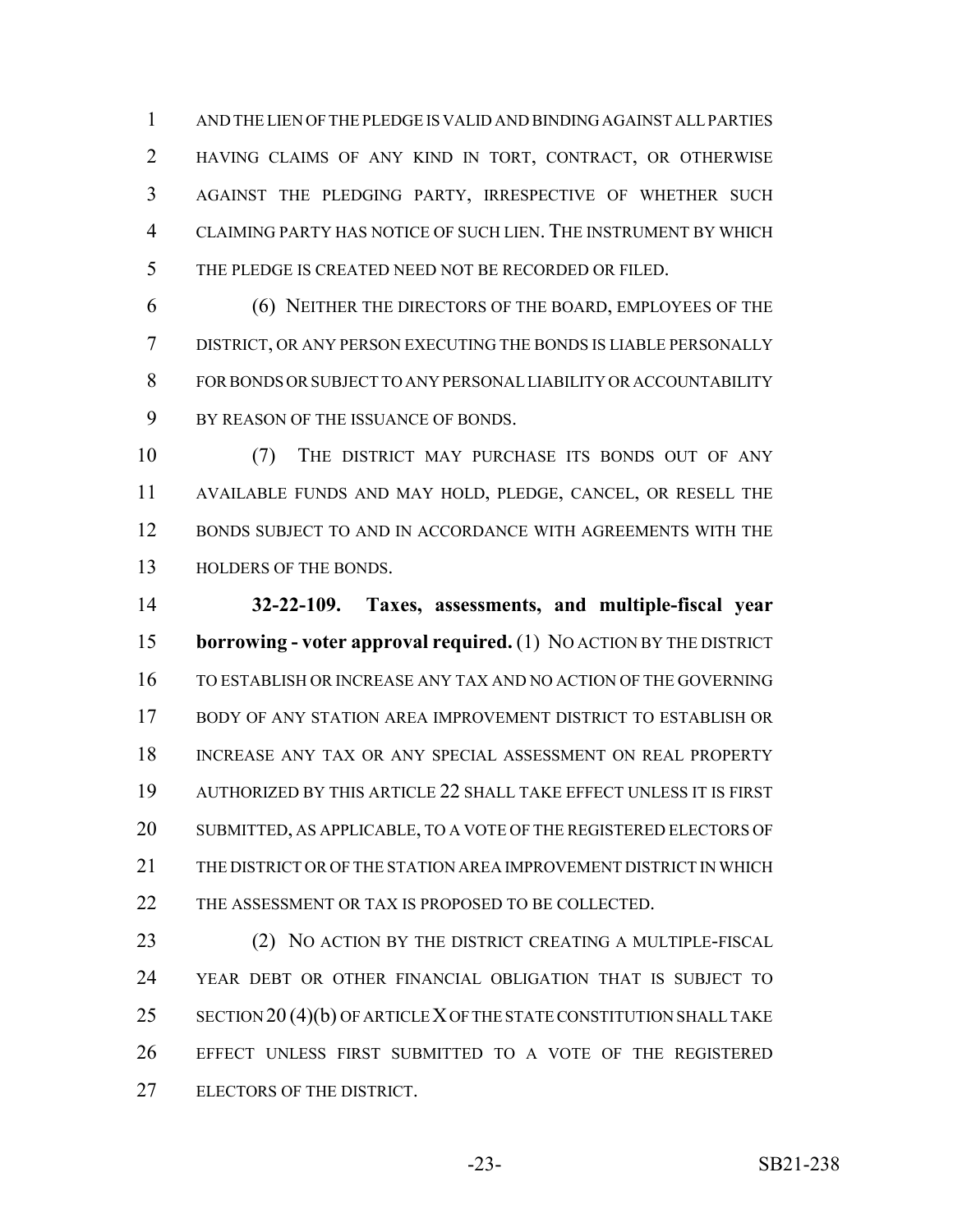(3) BALLOT ISSUES PROPOSED TO THE REGISTERED ELECTORS AS REQUIRED BY SUBSECTIONS (1) AND (2) OF THIS SECTION SHALL BE SUBMITTED IN ACCORDANCE WITH THE REQUIREMENTS OF SECTION 20 OF ARTICLE X OF THE STATE CONSTITUTION. THE ACTION SHALL NOT TAKE EFFECT UNLESS A MAJORITY OF THE REGISTERED ELECTORS VOTING ON THE BALLOT ISSUE VOTE TO APPROVE THE BALLOT ISSUE.THE ELECTION SHALL BE CONDUCTED IN SUBSTANTIALLY THE SAME MANNER AS COUNTY ELECTIONS, AND THE COUNTY CLERK AND RECORDER OF EACH COUNTY IN WHICH THE ELECTION IS CONDUCTED SHALL ASSIST THE DISTRICT IN CONDUCTING THE ELECTION. THE DISTRICT SHALL PAY THE COSTS INCURRED BY EACH COUNTY IN CONDUCTING SUCH AN ELECTION. NO PUBLIC MONEY OF THE DISTRICT MAY BE USED TO URGE OR OPPOSE PASSAGE OF A BALLOT ISSUE SUBMITTED FOR VOTER APPROVAL AS REQUIRED UNDER THIS SECTION.

 **32-22-110. District - successor to southwest chief and front range passenger rail commission - additional authority to succeed prior entity - assumption of rights, obligations, and liabilities.** 18 (1) THE DISTRICT IS THE SUCCESSOR TO THE CONTRACTUAL RIGHTS AND OBLIGATIONS OF THE SOUTHWEST CHIEF AND FRONT RANGE PASSENGER RAIL COMMISSION AS THE COMMISSION EXISTED BEFORE ITS AUTHORIZING 21 STATUTES WERE REPEALED AND THE COMMISSION WAS TERMINATED BY 22 SENATE BILL 21- , ENACTED IN 2021, AND, TO THE EXTENT PERMITTED BY FEDERAL LAW, ALSO IS THE SUCCESSOR TO THE COMMISSION FOR THE PURPOSE OF PURSUING PENDING COMMISSION APPLICATIONS FOR AND RECEIVING FEDERAL GRANTS.

26 (2) THE DISTRICT MAY CONTRACT WITH ANY EXISTING NONPROFIT CORPORATION, AGENCY, OR OTHER ENTITY ORGANIZED TO EVALUATE THE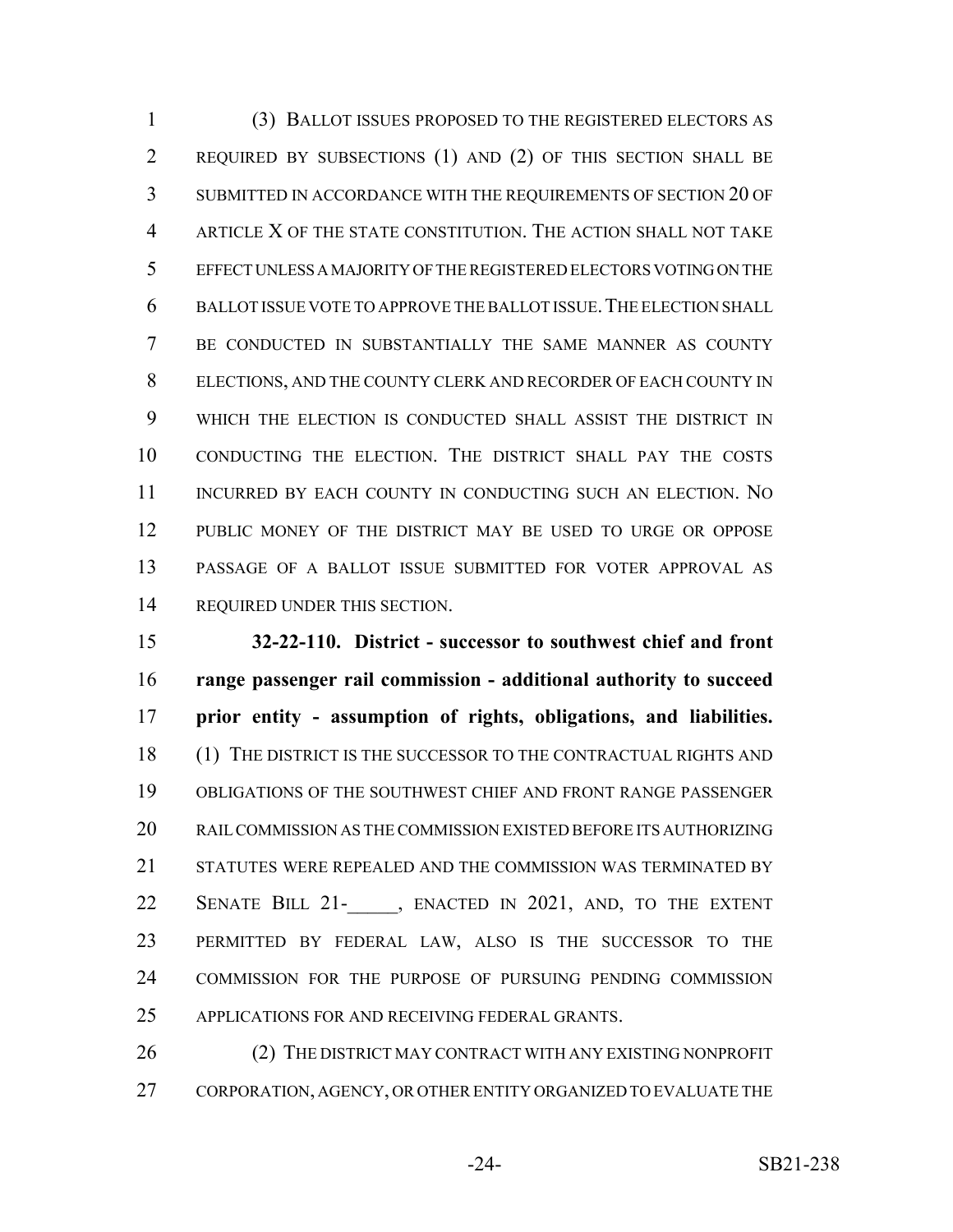FEASIBILITY OF, ADVOCATE FOR, PROMOTE, DEVELOP, FINANCE, CONSTRUCT, OPERATE, OR MAINTAIN A PASSENGER RAIL SYSTEM TO BE 3 THE SUCCESSOR TO THE CORPORATION, AGENCY, OR OTHER ENTITY. UPON EXECUTION OF SUCH A CONTRACT, THE DISTRICT SHALL ASSUME ALL CONTRACTUAL RIGHTS, PRIVILEGES, OBLIGATIONS, AND LIABILITIES OF THE CORPORATION, AGENCY, OR OTHER ENTITY UNDER ITS EXISTING CONTRACTS; EXCEPT THAT THE DISTRICT MAY NOT ASSUME ANY MULTIPLE-FISCAL YEAR DIRECT OR INDIRECT DISTRICT DEBT OR OTHER FINANCIAL OBLIGATION WHATSOEVER FOR WHICH VOTER APPROVAL IN ADVANCE IS REQUIRED UNDER SECTION 20 (4)(b) OF ARTICLE X OF THE STATE CONSTITUTION UNLESS THE CORPORATION, AGENCY, OR OTHER ENTITY THAT ORIGINALLY INCURRED THE DEBT OR FINANCIAL OBLIGATION OBTAINED VOTER APPROVAL BEFORE DOING SO OR THE DISTRICT OBTAINS VOTER APPROVAL IN ADVANCE TO ASSUME THE DEBT OR FINANCIAL OBLIGATION. THE ASSUMPTION OF OBLIGATIONS AND LIABILITIES BY THE DISTRICT PURSUANT TO THIS SECTION DOES NOT CREATE ANY NEW DEBT OR OBLIGATION FOR PURPOSES OF THE STATE CONSTITUTION OR THE LAWS 18 OF THE STATE.

 **32-22-111. Agreement of the state not to limit or alter rights of obligees.** THE STATE HEREBY PLEDGES AND AGREES WITH THE HOLDERS OF ANY BONDS ISSUED UNDER THIS ARTICLE 22 AND WITH ANY PARTIES WHO ENTER INTO CONTRACTS WITH THE DISTRICT PURSUANT TO THIS ARTICLE 22 THAT THE STATE WILL NOT IMPAIR THE RIGHTS VESTED IN THE DISTRICT OR THE RIGHTS OR OBLIGATIONS OF ANY PERSON WITH WHICH THE DISTRICT CONTRACTS TO FULFILL THE TERMS OF ANY AGREEMENTS MADE PURSUANT TO THIS ARTICLE 22. THE STATE FURTHER AGREES THAT IT WILL NOT IMPAIR THE RIGHTS OR REMEDIES OF THE HOLDERS OF ANY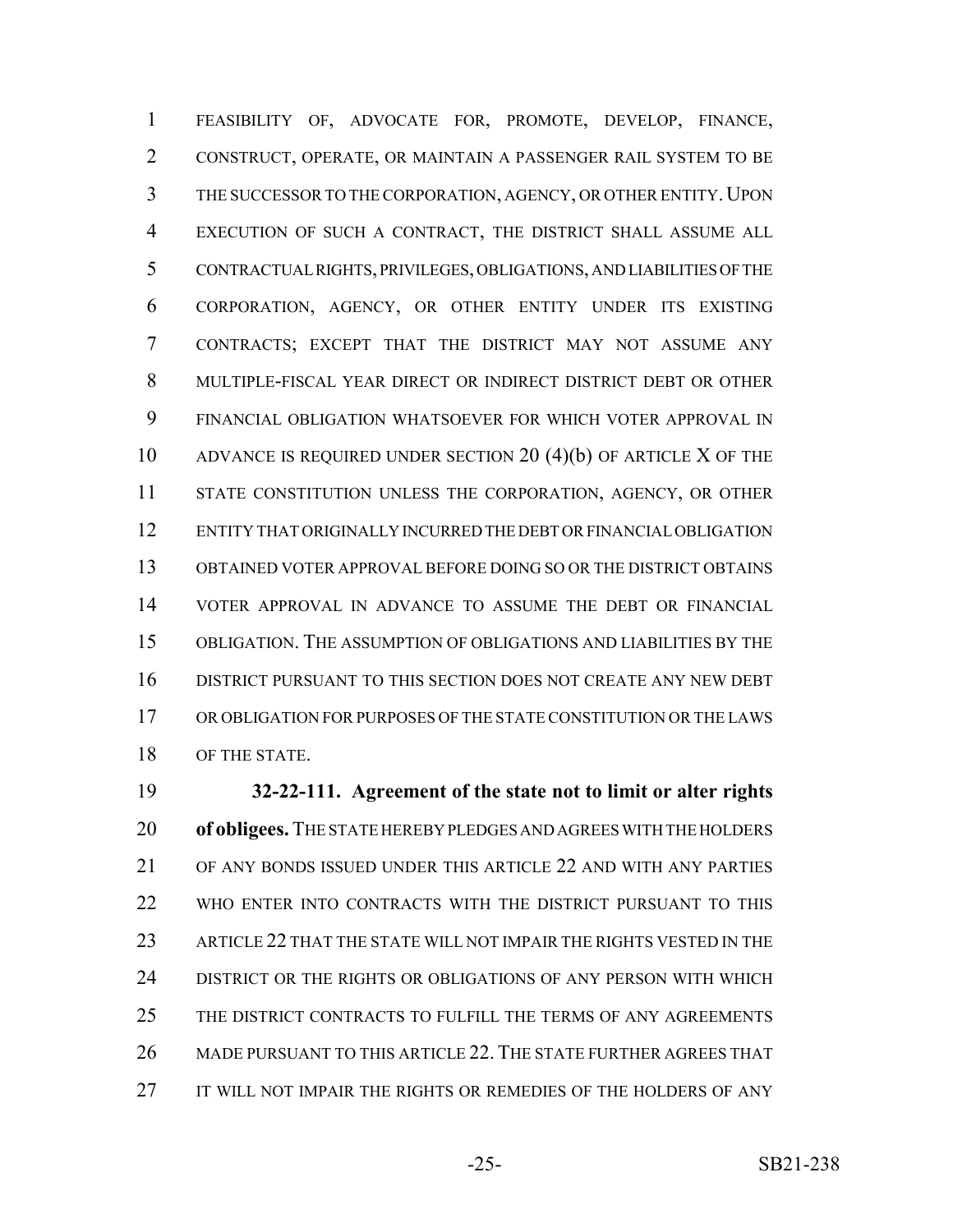BONDS OF THE DISTRICT UNTIL THE BONDS HAVE BEEN PAID OR UNTIL 2 ADEQUATE PROVISION FOR PAYMENT HAS BEEN MADE. THE DISTRICT MAY INCLUDE THIS PROVISION AND UNDERTAKING FOR THE STATE IN SUCH BONDS.

 **32-22-112. Investments.** THE DISTRICT MAY INVEST OR DEPOSIT ANY MONEY OF THE DISTRICT IN THE MANNER PROVIDED BY PART 6 OF ARTICLE 75 OF TITLE 24. IN ADDITION, THE DISTRICT MAY DIRECT A CORPORATE TRUSTEE THAT HOLDS DISTRICT MONEY TO INVEST OR DEPOSIT THE MONEY IN INVESTMENTS OR DEPOSITS OTHER THAN THOSE SPECIFIED BY SAID PART 6 IF THE BOARD DETERMINES, BY RESOLUTION, THAT THE INVESTMENT OR DEPOSIT MEETS THE STANDARD ESTABLISHED IN SECTION 15-1-304, THE INCOME IS AT LEAST COMPARABLE TO INCOME AVAILABLE ON INVESTMENTS OR DEPOSITS SPECIFIED BY SAID PART 6, AND THE INVESTMENT WILL ASSIST THE DISTRICT IN THE FINANCING, CONSTRUCTION, OPERATION, OR MAINTENANCE OF A PASSENGER RAIL SYSTEM.

 **32-22-113. Bonds eligible for investment.** ALL BANKS, TRUST COMPANIES, SAVINGS AND LOAN ASSOCIATIONS, INSURANCE COMPANIES, EXECUTORS, ADMINISTRATORS, GUARDIANS, TRUSTEES, AND OTHER FIDUCIARIES MAY LEGALLY INVEST ANY MONEY WITHIN THEIR CONTROL IN ANY BONDS ISSUED PURSUANT TO THIS ARTICLE 22.PUBLIC ENTITIES, AS 22 DEFINED IN SECTION 24-75-601 (1), MAY INVEST PUBLIC MONEY IN THE 23 BONDS ONLY IF THE BONDS SATISFY THE INVESTMENT REQUIREMENTS ESTABLISHED IN PART 6 OF ARTICLE 75 OF TITLE 24.

 **32-22-114. Exemption from taxation - securities laws.** THE INCOME OR OTHER REVENUE OF THE DISTRICT, ALL PROPERTIES AT ANY 27 TIME OWNED BY THE DISTRICT, ANY BONDS ISSUED BY THE DISTRICT, AND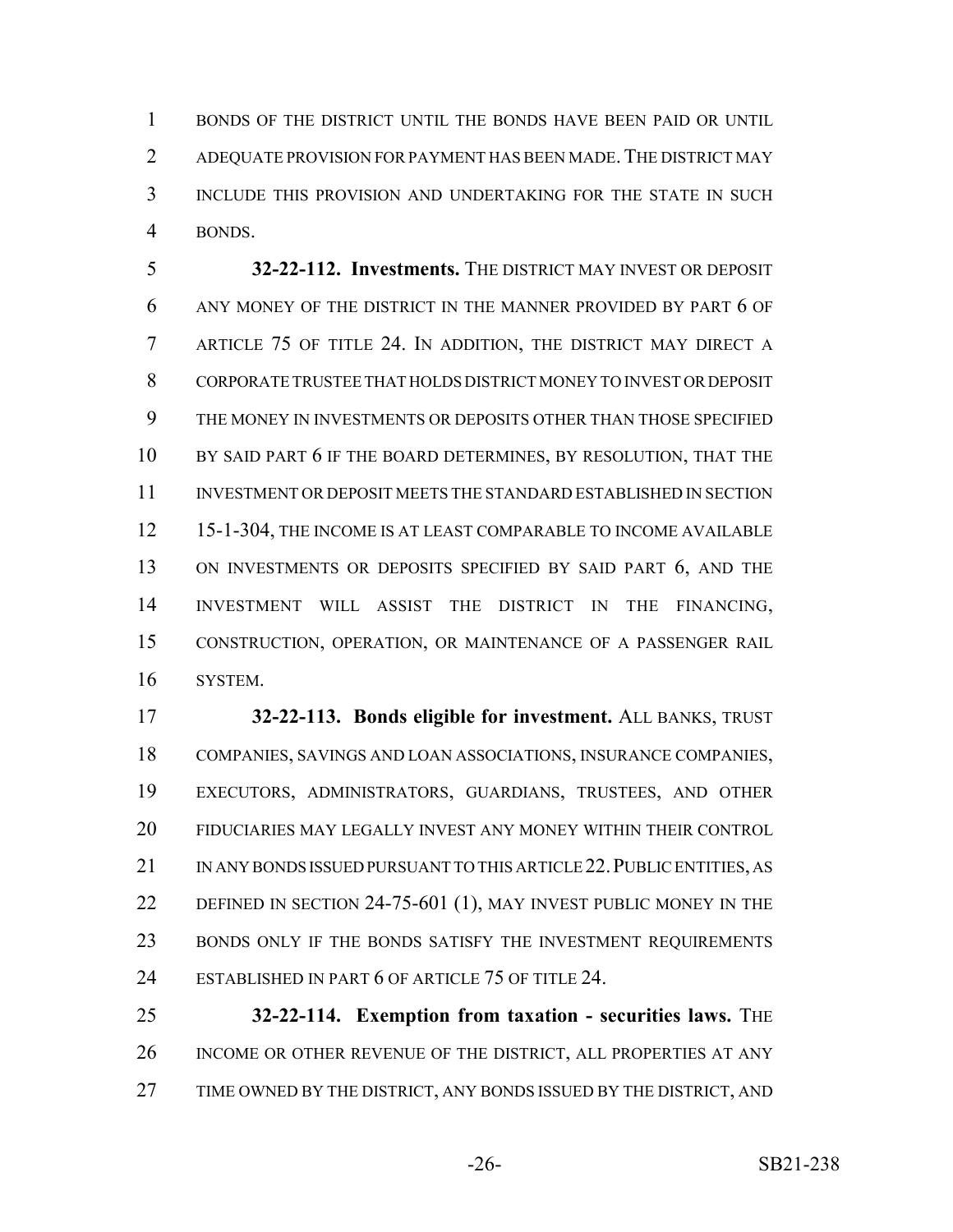THE TRANSFER OF AND THE INCOME FROM ANY BONDS ISSUED BY THE DISTRICT ARE EXEMPT FROM ALL TAXATION AND ASSESSMENTS IN THE STATE.IN THE RESOLUTION OR INDENTURE AUTHORIZING THE BONDS, THE DISTRICT MAY WAIVE THE EXEMPTION FROM FEDERAL INCOME TAXATION FOR INTEREST ON THE BONDS.

 **32-22-115. No action maintainable.** AN ACTION OR PROCEEDING AT LAW OR IN EQUITY TO REVIEW ANY ACTS OR PROCEEDINGS OR TO QUESTION THE VALIDITY OR ENJOIN THE PERFORMANCE OF ANY ACT OR PROCEEDINGS OR THE ISSUANCE OF ANY BONDS OR FOR ANY OTHER RELIEF AGAINST OR FROM ANY ACTS OR PROCEEDINGS DONE UNDER THIS ARTICLE 22, WHETHER BASED UPON IRREGULARITIES OR JURISDICTIONAL DEFECTS, SHALL NOT BE MAINTAINED UNLESS COMMENCED WITHIN THIRTY DAYS AFTER THE PERFORMANCE OF THE ACT OR PROCEEDINGS OR THE EFFECTIVE DATE THEREOF, WHICHEVER OCCURS FIRST, AND IS THEREAFTER PERPETUALLY BARRED.

 **32-22-116. Judicial examination of powers, acts, proceedings, or contracts of the district.** IN ITS DISCRETION, THE BOARD MAY FILE A PETITION AT ANY TIME IN THE DISTRICT COURT IN AND FOR ANY COUNTY IN WHICH THE DISTRICT IS LOCATED WHOLLY OR IN PART SEEKING A JUDICIAL EXAMINATION AND DETERMINATION OF ANY POWER CONFERRED TO THE DISTRICT, ANY REVENUE-RAISING POWER EXERCISED OR THAT MAY 22 BE EXERCISED BY THE DISTRICT, OR ANY ACT, PROCEEDING, OR CONTRACT OF THE DISTRICT, WHETHER OR NOT THE CONTRACT HAS BEEN EXECUTED. THE JUDICIAL EXAMINATION AND DETERMINATION SHALL BE CONDUCTED IN SUBSTANTIALLY THE MANNER SET FORTH IN SECTION 32-4-540; EXCEPT THAT THE NOTICE REQUIRED SHALL BE PUBLISHED ONCE A WEEK FOR THREE CONSECUTIVE WEEKS AND THE HEARING SHALL BE HELD NOT LESS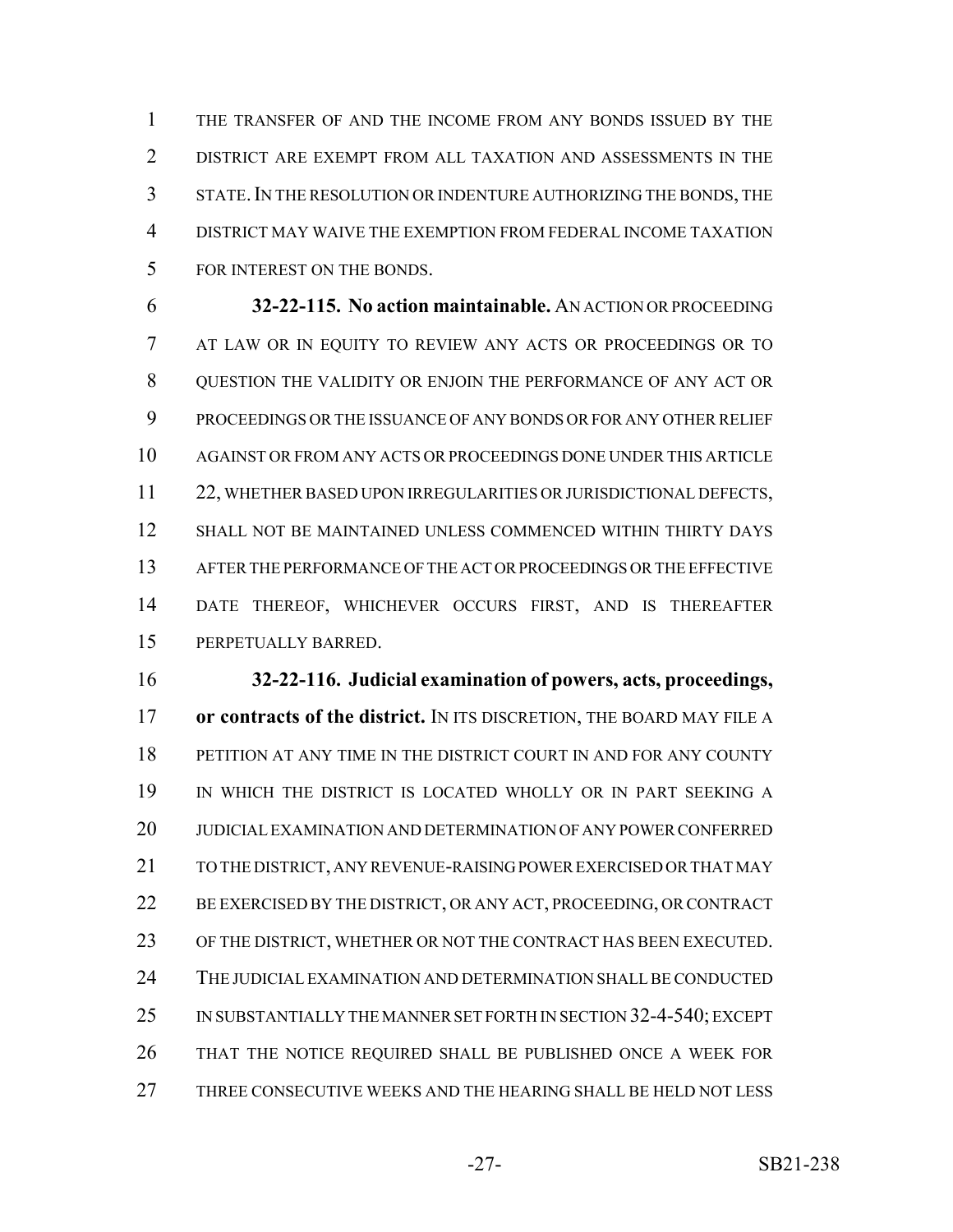THAN THIRTY DAYS NOR MORE THAN FORTY DAYS AFTER THE FILING OF THE PETITION.

 **SECTION 2.** In Colorado Revised Statutes, 24-1-128.7, **repeal** (8) as follows:

 **24-1-128.7. Department of transportation - creation.** (8) (a) The southwest chief and front range passenger rail commission 7 created in section  $43-4-1001(2)(a)$  shall exercise its powers and perform its duties and functions as if the same were transferred by a **type 1** transfer, as defined in section 24-1-105, to the department of transportation.

 (b) The southwest chief rail line economic development, rural 12 tourism, and infrastructure repair and maintenance commission created 13 in section 43-4-1001 (4) prior to the repeal and reenactment of said 14 section by Senate Bill 17-153, enacted in 2017, and its powers, duties, and functions are transferred by a **type 3** transfer, as defined in section 24-1-105, to the southwest chief and front range passenger rail 17 commission created in section  $43-4-1001(2)(a)$  and the southwest chief rail line economic development, rural tourism, and infrastructure repair and maintenance commission is abolished.

 **SECTION 3.** In Colorado Revised Statutes, 38-1-202, **amend** 21 (1)(f)(XXXIX) and (1)(f)(XL); and **add** (1)(f)(XLI) as follows:

 **38-1-202. Governmental entities, corporations, and persons authorized to use eminent domain.** (1) The following governmental entities, types of governmental entities, and public corporations, in accordance with all procedural and other requirements specified in this article 1 and articles 2 to 7 of this title 38 and to the extent and within any time frame specified in the applicable authorizing statute, may exercise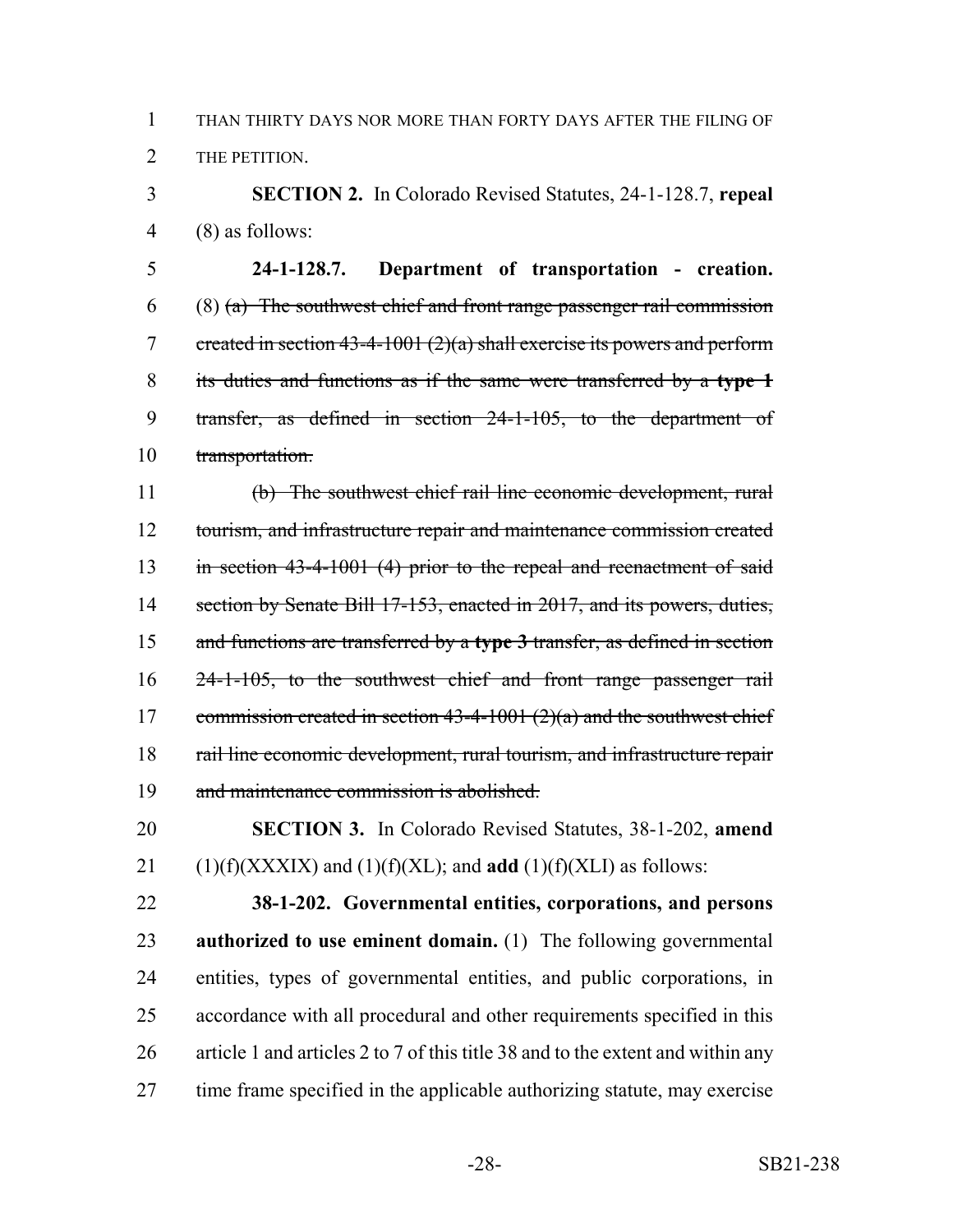the power of eminent domain:

 (f) The following types of single purpose districts, special districts, authorities, boards, commissions, and other governmental entities that serve limited governmental purposes or that may exercise eminent domain for limited purposes on behalf of a county, city and county, city, or town: (XXXIX) A regional transportation authority created pursuant to 8 section 43-4-603, C.R.S., as authorized in section 43-4-604 (1)(a)(IV); 9 <del>C.R.S.; and</del> (XL) The Colorado aeronautical board created in section 11 43-10-104, C.R.S., as authorized in section 43-10-106; (1), C.R.S. AND 12 (XLI) THE FRONT RANGE PASSENGER RAIL DISTRICT CREATED IN SECTION 32-22-103 (1), AS AUTHORIZED IN SECTION 32-22-106 (1)(k). **SECTION 4.** In Colorado Revised Statutes, **add** 43-4-1004 as follows: **43-4-1004. Repeal of part - transfer of fund balance to front range passenger rail district.** (1) SECTION 43-4-1001 IS REPEALED, 18 EFFECTIVE FEBRUARY 15, 2022. (2) FOLLOWING THE REPEAL OF SECTION 43-4-1001, THE STATE TREASURER SHALL TRANSFER ANY UNENCUMBERED BALANCE OF THE FUND 21 TO THE FRONT RANGE PASSENGER RAIL DISTRICT AS INSTRUCTED BY THE BOARD OF DIRECTORS OF THE DISTRICT, OR A DESIGNEE OF THE BOARD PURSUANT TO SECTION 32-22-104 (2)(a). 24 (3) THIS PART 10 IS REPEALED, EFFECTIVE JUNE 15, 2022. **SECTION 5. Effective date.** This act takes effect upon passage; except that section 2 of this act takes effect May 15, 2022. **SECTION 6. Safety clause.** The general assembly hereby finds,